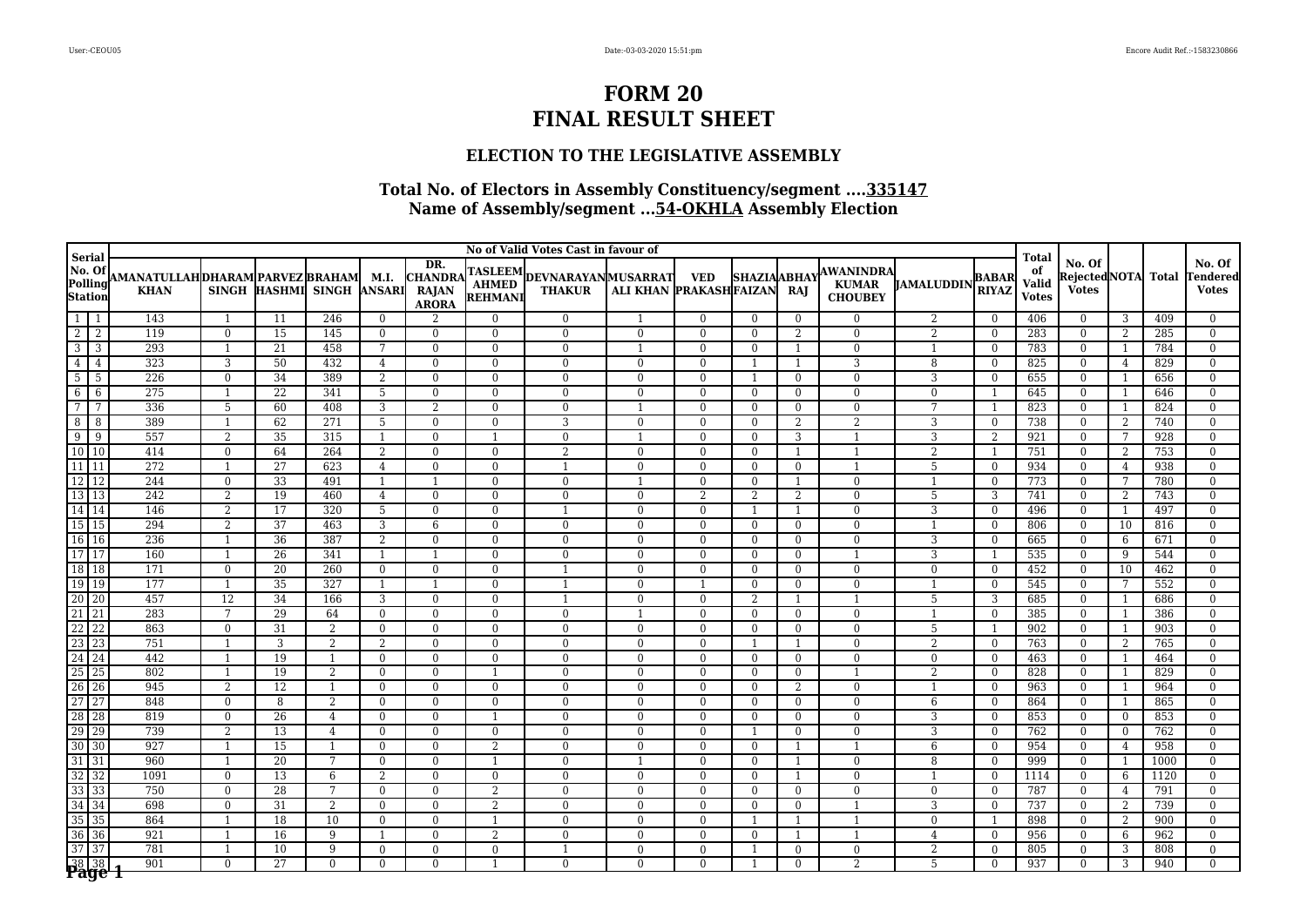### **ELECTION TO THE LEGISLATIVE ASSEMBLY**

|                                       | No of Valid Votes Cast in favour of<br><b>Serial</b> |                |                 |                      |                            |                                                       |                |                                              |                        |                          |                            |                          |                                             |                   |                              |                                             |                                               |                     |                  |                                     |
|---------------------------------------|------------------------------------------------------|----------------|-----------------|----------------------|----------------------------|-------------------------------------------------------|----------------|----------------------------------------------|------------------------|--------------------------|----------------------------|--------------------------|---------------------------------------------|-------------------|------------------------------|---------------------------------------------|-----------------------------------------------|---------------------|------------------|-------------------------------------|
| No. Of<br>Polling<br>Station          | AMANATULLAH DHARAM PARVEZ BRAHAM<br><b>KHAN</b>      | <b>SINGH</b>   | HASHMI SINGH    |                      | M.I.<br><b>ANSARI</b>      | DR.<br><b>CHANDRA</b><br><b>RAJAN</b><br><b>ARORA</b> | REHMANI        | TASLEEM DEVNARAYAN MUSARRAT<br><b>THAKUR</b> | ALI KHAN PRAKASHFAIZAN | <b>VED</b>               | <b>SHAZIAABHAY</b>         | RAJ                      | AWANINDRA<br><b>KUMAR</b><br><b>CHOUBEY</b> | <b>JAMALUDDIN</b> | <b>BABAR</b><br><b>RIYAZ</b> | <b>Total</b><br>of<br>Valid<br><b>Votes</b> | No. Of<br><b>RejectedNOTA</b><br><b>Votes</b> |                     | <b>Total</b>     | No. Of<br>Tenderedl<br><b>Votes</b> |
| $\boxed{39}$                          | 530                                                  | $\mathbf{0}$   | 28              | 19                   | $\overline{1}$             | $\Omega$                                              | $\theta$       | $\Omega$                                     | $\mathbf{0}$           | $\mathbf{0}$             | 4                          | $\Omega$                 | $\mathbf{0}$                                | $\Omega$          | $\Omega$                     | 582                                         | $\Omega$                                      | $\overline{0}$      | 582              | $\Omega$                            |
| 40 40                                 | 514                                                  | $\mathbf{0}$   | 24              | 13                   | $\mathbf{1}$               | $\theta$                                              | $\mathbf{1}$   | $\mathbf{0}$                                 | $\mathbf{0}$           | $\Omega$                 | $\overline{4}$             | $\Omega$                 | 2                                           | 6                 | $\theta$                     | 565                                         | $\overline{0}$                                | 1                   | 566              | $\Omega$                            |
| $\boxed{41}$ $\boxed{41}$             | 975                                                  | $\Omega$       | 23              | $5\phantom{.}$       | $\mathbf{1}$               | $\theta$                                              | $\theta$       | $\Omega$                                     | $\mathbf{0}$           | $\overline{1}$           | $\theta$                   | $\Omega$                 | $\overline{0}$                              | $\overline{2}$    | $\theta$                     | 1007                                        | $\overline{0}$                                | 1                   | 1008             | $\Omega$                            |
| 42 42                                 | 865                                                  | 1              | $\overline{17}$ | 3                    | $\overline{0}$             | $\theta$                                              | $\overline{0}$ | $\Omega$                                     | $\mathbf{0}$           | $\overline{0}$           | $\Omega$                   | 3                        | $\overline{0}$                              | 3                 |                              | 893                                         | $\overline{0}$                                | 2                   | 895              | $\Omega$                            |
| 43 43                                 | 978                                                  | $\theta$       | 21              | 5                    | $\overline{0}$             | $\theta$                                              | $\theta$       | $\Omega$                                     | $\overline{1}$         | $\Omega$                 | $\mathbf{1}$               | 2                        | $\mathbf{0}$                                | 6                 | $\theta$                     | 1014                                        | $\Omega$                                      | 5                   | 1019             | $\Omega$                            |
| 44 44                                 | 946                                                  | $\mathbf{0}$   | 23              | $\overline{4}$       | $\overline{0}$             | $\Omega$                                              | $\mathbf{0}$   | $\Omega$                                     | $\mathbf{0}$           | $\mathbf{0}$             | 2                          |                          | $\mathbf{0}$                                | $\overline{4}$    | $\overline{2}$               | 982                                         | $\mathbf{0}$                                  | -5                  | 987              | $\Omega$                            |
| 45 45                                 | 804                                                  | $\mathbf{0}$   | $\overline{20}$ | $\overline{2}$       | $\overline{0}$             | $\mathbf{0}$                                          | $\mathbf{0}$   | $\theta$                                     | $\mathbf{0}$           | $\overline{0}$           | $\Omega$                   | -1                       | $\mathbf{0}$                                | $\overline{2}$    | $\mathbf{1}$                 | 830                                         | $\overline{0}$                                | $\overline{0}$      | 830              | $\overline{0}$                      |
| 46 46                                 | 954                                                  | $\mathbf{0}$   | 23              | 3                    | $\overline{0}$             | $\mathbf{0}$                                          | $\mathbf{0}$   | $\theta$                                     | $\mathbf{0}$           | $\mathbf{0}$             | $\mathbf{0}$               | $\Omega$                 | $\mathbf{1}$                                | 5                 | $\mathbf{1}$                 | 987                                         | $\mathbf{0}$                                  | $\overline{1}$      | 988              | $\Omega$                            |
| 47 47                                 | 611                                                  | $\mathbf{0}$   | 19              | $\overline{0}$       | $\overline{0}$             | $\theta$                                              | $\mathbf{0}$   | $\overline{1}$                               | $\mathbf{0}$           | $\mathbf{0}$             | $\overline{0}$             | $\mathbf{0}$             | $\bf{0}$                                    | 2                 | $\overline{0}$               | 633                                         | $\overline{0}$                                | 1                   | 634              | $\Omega$                            |
| 48 48                                 | 773                                                  | $\mathbf{0}$   | <sup>19</sup>   | 1                    | $\overline{0}$             | $\Omega$                                              | $\mathbf{0}$   | $\Omega$                                     | $\mathbf{0}$           | $\mathbf{0}$             | $\mathbf{0}$               | $\mathbf{1}$             | $\mathbf{0}$                                | 2                 | $\mathbf{0}$                 | 796                                         | $\overline{0}$                                | 2                   | 798              | $\Omega$                            |
| 49<br>49<br>$\boxed{50}$ $\boxed{50}$ | 661<br>877                                           | 1<br>$\theta$  | 11<br>21        | -1<br>$\overline{2}$ | $\overline{0}$<br>$\theta$ | $\Omega$<br>$\Omega$                                  | 2<br>$\theta$  | $\theta$<br>$\Omega$                         | 1<br>$\Omega$          | $\mathbf{0}$<br>$\Omega$ | $\overline{0}$<br>$\Omega$ | $\mathbf{0}$<br>$\Omega$ | $\mathbf{0}$<br>$\mathbf{1}$                | 2                 | $\mathbf{0}$<br>$\theta$     | 679<br>902                                  | $\overline{0}$<br>$\Omega$                    | $\overline{1}$      | 680<br>906       | $\overline{0}$<br>$\Omega$          |
| $51\overline{)51}$                    | 992                                                  | $\theta$       | 28              | $\overline{2}$       | $\theta$                   | $\Omega$                                              | $\mathbf{1}$   | $\Omega$                                     | $\mathbf{0}$           | $\Omega$                 | $\Omega$                   | $\Omega$                 | $\mathbf{0}$                                | 1<br>3            | $\mathbf{1}$                 | 1027                                        | $\bf{0}$                                      | $\overline{4}$<br>2 | 1029             | $\Omega$                            |
| $\sqrt{52}$<br>$\overline{52}$        | 883                                                  | $\theta$       | 14              | $\mathbf{1}$         | $\theta$                   | $\Omega$                                              | $\theta$       | $\Omega$                                     | $\mathbf{1}$           | $\Omega$                 | 2                          | -1                       | $\mathbf{1}$                                | $\overline{4}$    | $\Omega$                     | 907                                         | $\Omega$                                      | 6                   | 913              | $\Omega$                            |
| $\overline{53 53}$                    | 877                                                  | $\mathbf{0}$   | 69              |                      | 2                          | $\theta$                                              | 7              | $\Omega$                                     | $\overline{1}$         | $\Omega$                 | $\Omega$                   | 2                        | $\mathbf{0}$                                | 5                 | $\theta$                     | 964                                         | $\Omega$                                      | 2                   | 966              | $\Omega$                            |
| $54$ 54                               | 790                                                  | $\mathbf{0}$   | 36              | 5                    | $\overline{0}$             | $\theta$                                              | 3              | $\mathbf{0}$                                 | $\mathbf{0}$           | $\overline{0}$           | $\overline{0}$             | $\Omega$                 | $\overline{0}$                              | 2                 | $\overline{0}$               | 836                                         | $\overline{0}$                                | $\bf{0}$            | 836              | $\Omega$                            |
| 55 55                                 | 830                                                  | $\Omega$       | 14              | $\Omega$             | $\mathbf{0}$               | $\theta$                                              | $\theta$       | $\Omega$                                     | $\mathbf{0}$           | $\mathbf{0}$             | $\Omega$                   | $\Omega$                 | $\mathbf{0}$                                | $\overline{4}$    | $\mathbf{1}$                 | 849                                         | $\overline{0}$                                | $\overline{1}$      | 850              | $\Omega$                            |
| 56<br>56                              | 738                                                  | 1              | $\overline{34}$ | $\overline{4}$       | $\overline{0}$             | $\theta$                                              | $\theta$       | $\Omega$                                     |                        | $\Omega$                 | $\Omega$                   | $\Omega$                 | $\mathbf{0}$                                | $\overline{2}$    | $\theta$                     | 780                                         | $\overline{0}$                                | 2                   | 782              | $\Omega$                            |
| $\boxed{57}$ 57                       | 738                                                  | 1              | 22              | $\Omega$             | $\overline{0}$             | $\Omega$                                              | $\mathbf{0}$   | $\Omega$                                     | $\mathbf{0}$           | $\mathbf{0}$             | $\mathbf{1}$               | $\Omega$                 | $\mathbf{1}$                                | 1                 | $\theta$                     | 764                                         | $\overline{0}$                                | 2                   | 766              | $\Omega$                            |
| 58 58                                 | 865                                                  | $\mathbf{0}$   | 17              | $\overline{0}$       | $\overline{0}$             | $\Omega$                                              | 2              | $\Omega$                                     | $\mathbf{0}$           | $\mathbf{1}$             | $\Omega$                   | $\Omega$                 | $\mathbf{1}$                                | 2                 | $\mathbf{1}$                 | 889                                         | $\mathbf{0}$                                  | $\overline{1}$      | 890              | $\Omega$                            |
| 59<br>59                              | 678                                                  | $\mathbf{0}$   | 9               | 3                    | $\overline{0}$             | $\overline{0}$                                        | $\mathbf{0}$   | $\mathbf{0}$                                 | $\mathbf{0}$           | $\mathbf{0}$             | $\Omega$                   | $\Omega$                 | 1                                           | 5                 | 1                            | 697                                         | $\overline{0}$                                | 2                   | 699              | $\Omega$                            |
| 60 60                                 | 829                                                  | $\mathbf{0}$   | 24              |                      | $\overline{0}$             | $\overline{1}$                                        | 1              | $\theta$                                     | $\bf{0}$               | $\mathbf{0}$             | $\mathbf{0}$               | $\Omega$                 | $\mathbf{1}$                                | 2                 | $\mathbf{0}$                 | 859                                         | $\mathbf{0}$                                  | 3                   | 862              | $\Omega$                            |
| $61$ 61                               | 777                                                  | 1              | 20              | $\overline{0}$       | $\overline{0}$             | $\overline{0}$                                        | $\mathbf{0}$   | $\mathbf{0}$                                 | $\mathbf{0}$           | $\mathbf{0}$             | $\overline{0}$             | $\mathbf{0}$             | $\mathbf{0}$                                | $\overline{4}$    | $\overline{0}$               | 802                                         | $\overline{0}$                                | $\overline{0}$      | 802              | $\overline{0}$                      |
| 62 62                                 | 753                                                  | $\mathbf{0}$   | 14              | $\overline{4}$       | $\overline{0}$             | $\Omega$                                              | $\mathbf{0}$   | $\Omega$                                     | $\mathbf{0}$           | $\mathbf{0}$             | $\Omega$                   | $\Omega$                 | $\mathbf{0}$                                | 2                 | $\Omega$                     | 773                                         | $\overline{0}$                                | -2                  | 775              | $\Omega$                            |
| 63<br>63                              | 614                                                  | $\overline{0}$ | $\overline{20}$ | 4                    | $\theta$                   | $\Omega$                                              | $\mathbf{1}$   | $\theta$                                     | $\theta$               | $\Omega$                 | $\Omega$                   | $\Omega$                 | 2                                           | 6                 | $\mathbf{1}$                 | 648                                         | $\Omega$                                      | $\theta$            | 648              | $\Omega$                            |
| 64<br>64                              | 895                                                  | $\theta$       | 38              | $\overline{4}$       | $\theta$                   | $\overline{1}$                                        | $\theta$       | $\Omega$                                     | $\overline{1}$         | $\Omega$                 | $\Omega$                   |                          | 2                                           | $\mathbf{1}$      | $\overline{1}$               | 944                                         | $\Omega$                                      | 2                   | 946              | $\Omega$                            |
| 65 65                                 | 988                                                  | $\overline{0}$ | 11              | -1                   | $\Omega$                   | $\Omega$                                              | $\theta$       | $\Omega$                                     | $\mathbf{0}$           | $\Omega$                 | $\Omega$                   | $\Omega$                 | $\overline{0}$                              | 7                 | $\theta$                     | 1007                                        | $\mathbf{0}$                                  | $\overline{0}$      | 1007             | $\Omega$                            |
| 66<br>66                              | 911                                                  | 1              | 24              | $\overline{4}$       | $\overline{0}$             | $\theta$                                              | $\mathbf{0}$   | $\Omega$                                     | $\mathbf{0}$           | $\Omega$                 | $\theta$                   | $\Omega$                 | $\mathbf{1}$                                | 6                 | $\theta$                     | 947                                         | $\overline{0}$                                | 8                   | 955              | $\Omega$                            |
| 67 67                                 | 871                                                  | $\mathbf{1}$   | 28              |                      | $\overline{0}$             | $\theta$                                              | $\mathbf{1}$   | $\Omega$                                     | $\mathbf{0}$           | $\mathbf{0}$             | $\Omega$                   |                          | 2                                           | $\overline{4}$    | $\theta$                     | 909                                         | $\mathbf{0}$                                  | 3                   | $\overline{912}$ | $\Omega$                            |
| 68 68                                 | 916                                                  | $\mathbf{0}$   | 21              | 3                    | $\overline{0}$             | $\theta$                                              | $\mathbf{1}$   | $\mathbf{0}$                                 | $\mathbf{1}$           | $\Omega$                 | $\overline{0}$             | $\Omega$                 | $\mathbf{1}$                                | $\overline{2}$    | $\overline{0}$               | 945                                         | $\overline{0}$                                | 3                   | 948              | $\Omega$                            |
| $69$ 69                               | 942                                                  | 2              | 30              | 2                    | $\Omega$                   | $\Omega$                                              | $\theta$       | $\Omega$                                     | $\mathbf{0}$           | $\Omega$                 | $\Omega$                   |                          | $\mathbf{0}$                                | 3                 | $\mathbf{1}$                 | 981                                         | $\Omega$                                      | -5                  | 986              | $\Omega$                            |
| 70<br>70                              | 904                                                  | $\mathbf{0}$   | 20              | 79                   | $\mathbf{1}$               | $\theta$                                              | $\mathbf{0}$   | $\Omega$                                     | $\mathbf{0}$           |                          | $\Omega$                   |                          | $\overline{0}$                              | 3                 | $\mathbf{0}$                 | 1009                                        | $\mathbf{0}$                                  | $\mathbf{0}$        | 1009             | $\overline{0}$                      |
| $\boxed{71}$                          | 793                                                  | 1              | 45              | 133                  | 2                          | $\Omega$                                              | 1              | $\Omega$                                     | $\mathbf{0}$           | $\mathbf{0}$             | $\Omega$                   | $\Omega$                 | $\mathbf{1}$                                | 2                 | $\overline{1}$               | 979                                         | $\overline{0}$                                | $\overline{0}$      | 979              | $\Omega$                            |
| 72<br>$\overline{72}$                 | 469                                                  | 1              | 27              | 72                   | $\overline{0}$             | $\overline{0}$                                        | $\mathbf{0}$   | $\Omega$                                     | $\mathbf{0}$           | $\overline{0}$           | $\mathbf{0}$               | $\mathbf{0}$             | $\overline{0}$                              | 1                 | $\mathbf{0}$                 | 570                                         | $\overline{0}$                                | -1                  | 571              | $\mathbf{0}$                        |
| 73 73                                 | 414                                                  | 2              | 21              | 162                  | 3                          | $\overline{0}$                                        | $\mathbf{1}$   | $\mathbf{0}$                                 | $\mathbf{0}$           | $\mathbf{0}$             | $\mathbf{0}$               |                          | $\mathbf{0}$                                | $\mathbf{1}$      | $\mathbf{0}$                 | 605                                         | $\overline{0}$                                | $\overline{0}$      | 605              | $\mathbf{0}$                        |
| 74 74                                 | 683                                                  | $\mathbf{0}$   | 29              | 63                   | $\overline{0}$             | $\theta$                                              | $\mathbf{0}$   | $\theta$                                     | $\mathbf{0}$           | $\mathbf{0}$             | $\mathbf{0}$               |                          | $\mathbf{0}$                                | $\overline{2}$    | $\mathbf{0}$                 | 778                                         | $\mathbf{0}$                                  | 2                   | 780              | $\theta$                            |
| 75<br>75                              | 181                                                  | 2              | 21              | 511                  | 1                          | $\overline{0}$                                        | $\mathbf{0}$   | -1                                           | 1                      | $\mathbf{0}$             | 2                          | $\mathbf{0}$             | 1                                           | 3                 | 1                            | 725                                         | $\mathbf{0}$                                  | 2                   | 727              | $\overline{0}$                      |
| $\overline{P\$ {age}} $\overline{P}$  | 998                                                  |                | 20              | 11                   | $\Omega$                   | $\Omega$                                              | $\Omega$       | $\Omega$                                     | $\Omega$               | $\Omega$                 | $\Omega$                   | $\Omega$                 | $\Omega$                                    | $\overline{2}$    | $\Omega$                     | 1032                                        | $\Omega$                                      | 2                   | 1034             |                                     |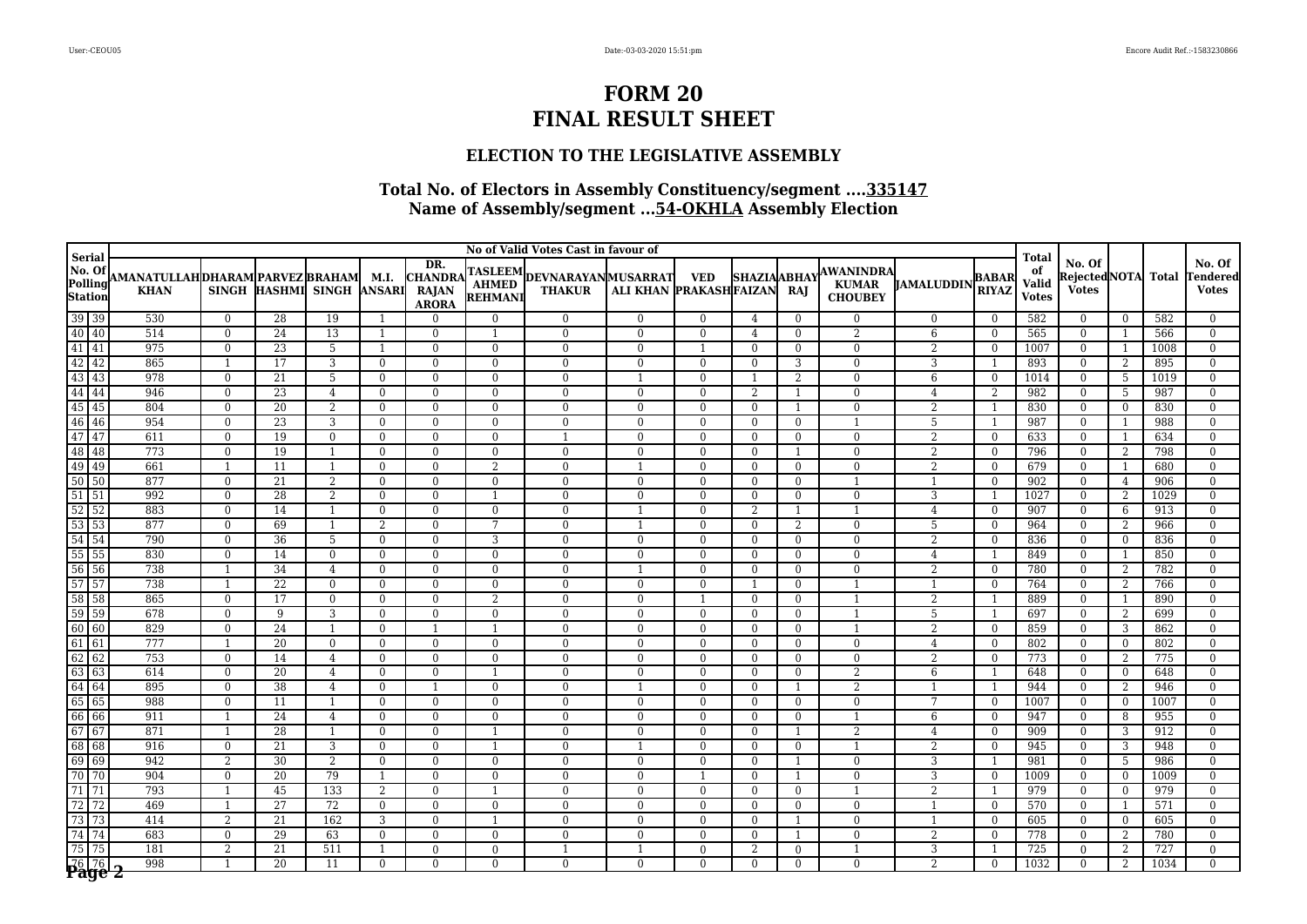### **ELECTION TO THE LEGISLATIVE ASSEMBLY**

|                                               | No of Valid Votes Cast in favour of                  |                          |                 |                           |                                  |                                                       |                              |                                              |                              |                              |                            |                      |                                                    |                   |                              |                                             |                                         |                            |              |                                    |
|-----------------------------------------------|------------------------------------------------------|--------------------------|-----------------|---------------------------|----------------------------------|-------------------------------------------------------|------------------------------|----------------------------------------------|------------------------------|------------------------------|----------------------------|----------------------|----------------------------------------------------|-------------------|------------------------------|---------------------------------------------|-----------------------------------------|----------------------------|--------------|------------------------------------|
| <b>Serial</b><br>No. Of<br>Polling<br>Station | AMANATULLAHDHARAM PARVEZ BRAHAM  M.I.<br><b>KHAN</b> |                          |                 | SINGH HASHMI SINGH ANSARI |                                  | DR.<br><b>CHANDRA</b><br><b>RAJAN</b><br><b>ARORA</b> | REHMANI                      | TASLEEM DEVNARAYAN MUSARRAT<br><b>THAKUR</b> | ALI KHAN PRAKASHFAIZAN       | <b>VED</b>                   | <b>SHAZIAABHAY</b>         | RAJ                  | <b>AWANINDRA</b><br><b>KUMAR</b><br><b>CHOUBEY</b> | <b>JAMALUDDIN</b> | <b>BABAR</b><br><b>RIYAZ</b> | <b>Total</b><br>of<br>Valid<br><b>Votes</b> | No. Of<br>Rejected NOTA<br><b>Votes</b> |                            | <b>Total</b> | No. Of<br>Tendered<br><b>Votes</b> |
| 77 77                                         | 993                                                  | $\overline{0}$           | 27              | 4                         | $\theta$                         | $\Omega$                                              | $\Omega$                     | $\mathbf{0}$                                 | $\mathbf{0}$                 | $\mathbf{0}$                 | $\Omega$                   |                      | $\mathbf{0}$                                       | 2                 | $\Omega$                     | 1027                                        | $\Omega$                                | 3                          | 1030         | $\Omega$                           |
| 78 78                                         | 977                                                  | $\overline{0}$           | 18              | 6                         | $\overline{0}$                   | $\Omega$                                              | $\mathbf{0}$                 | $\mathbf{0}$                                 | $\mathbf{0}$                 | $\Omega$                     | $\Omega$                   | 2                    | $\overline{0}$                                     | 5                 | $\Omega$                     | 1008                                        | $\Omega$                                | $\overline{4}$             | 1012         | $\Omega$                           |
| 79 79                                         | 475                                                  | 17                       | 10              | 271                       |                                  | $\theta$                                              | $\mathbf{0}$                 |                                              | 2                            | $\Omega$                     |                            | $\Omega$             |                                                    | 6                 | $\Omega$                     | 785                                         | $\overline{0}$                          | $\overline{1}$             | 786          | $\Omega$                           |
| 80 80                                         | 535                                                  | 3                        | 16              | 114                       | $\mathbf{1}$                     | $\theta$                                              | $\mathbf{0}$                 | $\Omega$                                     | $\mathbf{0}$                 | $\Omega$                     | $\Omega$                   | $\Omega$             | $\mathbf{1}$                                       | $\Omega$          | $\mathbf{0}$                 | 670                                         | $\overline{0}$                          | 2                          | 672          | $\overline{0}$                     |
| 81 81                                         | 465                                                  | $7\phantom{.0}$          | 24              | 124                       | $\overline{1}$                   | $\theta$                                              | $\overline{4}$               | $\Omega$                                     | $\mathbf{0}$                 | $\mathbf{0}$                 | $\Omega$                   | $\Omega$             | $\overline{2}$                                     | 3                 | $\mathbf{1}$                 | 631                                         | $\mathbf{0}$                            | 3                          | 634          | $\Omega$                           |
| 82 82                                         | 513                                                  | $\overline{0}$           | 7               | 19                        | $\overline{0}$                   | $\theta$                                              | $\overline{0}$               | $\Omega$                                     | $\mathbf{0}$                 | $\Omega$                     | $\Omega$                   | $\Omega$             | $\bf{0}$                                           |                   | $\overline{0}$               | 540                                         | $\mathbf{0}$                            | $\bf{0}$                   | 540          | $\Omega$                           |
| 83 83                                         | 811                                                  | $\overline{0}$           | $\overline{14}$ | $\overline{4}$            | $\mathbf{0}$                     | $\theta$                                              | $\overline{2}$               | $\overline{0}$                               | $\overline{0}$               | $\overline{0}$               | $\theta$                   | $\Omega$             | $\mathbf{1}$                                       | $\overline{4}$    | $\theta$                     | 836                                         | $\overline{0}$                          | $\overline{1}$             | 837          | $\theta$                           |
| 84 84                                         | 644                                                  | $\overline{1}$           | 26              | -1                        | $\overline{0}$                   | $\Omega$                                              | $\mathbf{0}$                 | $\Omega$                                     | $\mathbf{0}$                 | $\mathbf{0}$                 | $\Omega$                   | $\Omega$             | $\bf{0}$                                           | $\mathbf{0}$      | $\mathbf{0}$                 | 672                                         | $\mathbf{0}$                            | $\overline{0}$             | 672          | $\Omega$                           |
| 85 85                                         | 751                                                  | $\mathbf{0}$             | 13              | 6                         | $\mathbf{0}$                     | $\overline{0}$                                        | $\mathbf{0}$                 | $\mathbf{0}$                                 | $\mathbf{0}$                 | $\mathbf{0}$                 | $\mathbf{0}$               | $\Omega$             | $\mathbf{1}$                                       | 3                 | $\mathbf{0}$                 | 774                                         | $\overline{0}$                          | $\bf{0}$                   | 774          | $\Omega$                           |
| 86 86                                         | 669                                                  | $\mathbf{0}$             | $\overline{5}$  | $\overline{7}$            | $\overline{1}$                   | $\theta$                                              | $\mathbf{1}$                 | $\Omega$                                     | $\overline{0}$               | $\overline{0}$               | $\mathbf{0}$               | $\Omega$             | $\overline{0}$                                     | $\mathbf{0}$      | $\mathbf{0}$                 | 683                                         | $\overline{0}$                          | 1                          | 684          | $\theta$                           |
| 87 87<br>88 88                                | 589                                                  | $\bf{0}$<br>$\mathbf{1}$ | 16<br>7         | 3<br>$\Omega$             | $\overline{0}$                   | $\overline{1}$<br>$\Omega$                            | $\mathbf{1}$                 | $\mathbf{0}$                                 | $\mathbf{0}$<br>$\mathbf{0}$ | $\mathbf{0}$<br>$\mathbf{0}$ | $\overline{0}$<br>$\Omega$ | $\Omega$<br>$\Omega$ | $\bf{0}$<br>$\mathbf{0}$                           | 2                 | $\mathbf{0}$<br>$\mathbf{0}$ | 612<br>890                                  | $\bf{0}$                                | $\bf{0}$<br>$\overline{0}$ | 612<br>890   | $\overline{0}$<br>$\Omega$         |
| 89 89                                         | 881<br>953                                           | 1                        | 14              | 3                         | $\overline{0}$<br>$\overline{0}$ | $\overline{0}$                                        | $\mathbf{0}$<br>$\mathbf{0}$ | $\Omega$                                     | $\mathbf{0}$                 | $\overline{0}$               | $\overline{0}$             |                      | $\mathbf{0}$                                       | $\mathbf{0}$<br>3 | $\mathbf{0}$                 | 975                                         | $\mathbf{0}$<br>$\overline{0}$          | -1                         | 976          | $\overline{0}$                     |
| 90 90                                         | 799                                                  | $\mathbf{0}$             | 20              | 6                         | $\overline{0}$                   | $\Omega$                                              | $\mathbf{1}$                 | $\Omega$                                     | $\mathbf{0}$                 | $\mathbf{0}$                 | $\Omega$                   | $\Omega$             | $\mathbf{0}$                                       | 3                 | $\theta$                     | 829                                         | $\overline{0}$                          | 1                          | 830          | $\Omega$                           |
| $91$ 91                                       | 646                                                  | $\mathbf{1}$             | 17              | 2                         | $\bf{0}$                         | $\overline{0}$                                        | $\overline{1}$               | $\Omega$                                     | $\bf{0}$                     | $\mathbf{0}$                 | $\mathbf{0}$               | $\Omega$             | $\bf{0}$                                           | $\overline{2}$    | $\mathbf{0}$                 | 669                                         | $\mathbf{0}$                            | 2                          | 671          | $\Omega$                           |
| $92$ 92                                       | 987                                                  | $\bf{0}$                 | 7               | $\overline{4}$            | 1                                | $\overline{0}$                                        | $\bf{0}$                     | $\bf{0}$                                     | $\bf{0}$                     | $\mathbf{0}$                 | $\overline{0}$             |                      | $\bf{0}$                                           | 2                 | $\mathbf{0}$                 | 1002                                        | $\overline{0}$                          | 2                          | 1004         | $\overline{0}$                     |
| 93 93                                         | 1023                                                 | $\mathbf{0}$             | 14              | 2                         | $\mathbf{0}$                     | $\mathbf{0}$                                          | $\overline{1}$               |                                              |                              | $\mathbf{0}$                 |                            | $\Omega$             | 3                                                  | $\overline{2}$    | $\mathbf{0}$                 | 1048                                        | $\overline{0}$                          | 2                          | 1050         | $\theta$                           |
| 94 94                                         | 752                                                  | $\mathbf{0}$             | 54              | $\overline{2}$            | $\Omega$                         | $\Omega$                                              | $\theta$                     | $\Omega$                                     | $\mathbf{0}$                 | $\Omega$                     | $\Omega$                   | $\Omega$             | 2                                                  | 3                 | $\Omega$                     | 813                                         | $\overline{0}$                          | 2                          | 815          | $\overline{0}$                     |
| 95 95                                         | 860                                                  | 1                        | 28              | $\overline{4}$            | $\theta$                         | $\Omega$                                              | $\theta$                     | $\Omega$                                     | $\Omega$                     | $\Omega$                     | $\Omega$                   | $\Omega$             | $\mathbf{1}$                                       | $\overline{4}$    | $\theta$                     | 898                                         | $\Omega$                                | $\overline{0}$             | 898          | $\Omega$                           |
| 96 96                                         | 1019                                                 | $\mathbf{1}$             | 15              | 3                         | $\theta$                         | $\Omega$                                              | $\theta$                     | $\Omega$                                     | $\mathbf{0}$                 | $\mathbf{1}$                 | $\Omega$                   | $\Omega$             | $\mathbf{0}$                                       |                   | $\Omega$                     | 1040                                        | $\mathbf{0}$                            | 3                          | 1043         | $\Omega$                           |
| $97$ 97                                       | 930                                                  | $\overline{0}$           | 12              | 3                         | $\theta$                         | $\Omega$                                              | $\theta$                     | $\Omega$                                     | $\overline{1}$               | $\Omega$                     | $\Omega$                   | $\Omega$             | $\theta$                                           | 2                 | $\Omega$                     | 948                                         | $\Omega$                                | $\overline{1}$             | 949          | $\Omega$                           |
| 98 98                                         | 880                                                  | $\mathbf{0}$             | 5               |                           | $\overline{0}$                   | $\Omega$                                              | $\mathbf{0}$                 | $\Omega$                                     | $\mathbf{0}$                 | $\mathbf{0}$                 | $\Omega$                   |                      | $\overline{0}$                                     | 4                 | $\Omega$                     | 891                                         | $\mathbf{0}$                            | $\overline{1}$             | 892          | $\Omega$                           |
| 99 99                                         | 811                                                  | $\mathbf{0}$             | $7\phantom{.0}$ | 2                         | $\mathbf{0}$                     | $\overline{0}$                                        | $\mathbf{0}$                 | $\overline{1}$                               | $\mathbf{1}$                 | $\mathbf{0}$                 | $\overline{0}$             | $\overline{1}$       | $\mathbf{1}$                                       | $\mathbf{0}$      | $\mathbf{0}$                 | 824                                         | $\overline{0}$                          | 1                          | 825          | $\theta$                           |
| 100 100                                       | 813                                                  | 3                        | 20              | 2                         | $\Omega$                         | $\Omega$                                              | $\theta$                     | $\Omega$                                     | $\mathbf{0}$                 | $\Omega$                     |                            | $\Omega$             | $\mathbf{1}$                                       | 3                 | $\mathbf{0}$                 | 843                                         | $\overline{0}$                          | 2                          | 845          | $\Omega$                           |
| 101 101                                       | 893                                                  | $\mathbf{0}$             | 8               | 3                         | $\overline{0}$                   | $\theta$                                              | $\mathbf{0}$                 | $\Omega$                                     |                              | $\Omega$                     | $\Omega$                   | $\Omega$             | $\overline{0}$                                     | 7                 | $\mathbf{0}$                 | 912                                         | $\mathbf{0}$                            | $\overline{0}$             | 912          | $\Omega$                           |
| 102 102                                       | 892                                                  | $\mathbf{0}$             | $\overline{39}$ | 2                         | $\overline{0}$                   | $\theta$                                              | $\mathbf{0}$                 | $\Omega$                                     | $\mathbf{0}$                 | $\Omega$                     | $\theta$                   | $\Omega$             | $\mathbf{0}$                                       | 3                 | $\theta$                     | 936                                         | $\Omega$                                | $\overline{1}$             | 937          | $\Omega$                           |
| 103 103                                       | 674                                                  | $\mathbf{0}$             | 27              | 9                         | $\overline{0}$                   | $\Omega$                                              | $\mathbf{0}$                 | $\Omega$                                     | $\mathbf{0}$                 | $\mathbf{0}$                 | $\Omega$                   | $\Omega$             | $\mathbf{0}$                                       |                   | $\mathbf{0}$                 | 711                                         | $\mathbf{0}$                            | $\overline{1}$             | 712          | $\Omega$                           |
| 104 104                                       | 557                                                  | $\mathbf{0}$             | 26              | $\overline{4}$            | $\overline{0}$                   | $\overline{0}$                                        | $\mathbf{0}$                 | $\Omega$                                     | $\mathbf{0}$                 | $\mathbf{0}$                 | -1                         | $\Omega$             | $\mathbf{0}$                                       | $\overline{0}$    | $\mathbf{0}$                 | 588                                         | $\bf{0}$                                | $\overline{0}$             | 588          | $\overline{0}$                     |
| 105 105                                       | 648                                                  | $\mathbf{0}$             | 31              | 9                         | $\overline{0}$                   | $\overline{0}$                                        | $\mathbf{0}$                 | $\theta$                                     | $\boldsymbol{0}$             | $\mathbf{0}$                 | $\mathbf{0}$               | $\Omega$             | $\mathbf{0}$                                       |                   | $\mathbf{0}$                 | 689                                         | $\mathbf{0}$                            | $\overline{2}$             | 691          | $\theta$                           |
| 106 106                                       | 789                                                  | $\mathbf{0}$             | 74              | 22                        | $\mathbf{1}$                     | $\theta$                                              | $\overline{4}$               | $\mathbf{0}$                                 | $\mathbf{0}$                 | $\mathbf{0}$                 | $\mathbf{0}$               | $\Omega$             | $\mathbf{1}$                                       | $\overline{2}$    | $\overline{0}$               | 893                                         | $\bf{0}$                                | 1                          | 894          | $\overline{0}$                     |
| 107 107                                       | 495                                                  | $\overline{1}$           | 19              | 49                        | $\overline{0}$                   | $\Omega$                                              | $\mathbf{1}$                 | $\Omega$                                     | $\mathbf{0}$                 | $\mathbf{0}$                 | -1                         | $\Omega$             | $\mathbf{1}$                                       | $\mathbf{0}$      | 1                            | 568                                         | $\overline{0}$                          | 3                          | 571          | $\Omega$                           |
| 108 108                                       | 495                                                  | 1                        | 43              | 10                        | $\overline{0}$                   | $\theta$                                              | 1                            | $\theta$                                     | $\bf{0}$                     | $\mathbf{0}$                 | $\overline{0}$             | 2                    | $\mathbf{1}$                                       | $\overline{2}$    | $\bf{0}$                     | 555                                         | $\bf{0}$                                | $\mathbf{0}$               | 555          | $\overline{0}$                     |
| 109 109                                       | 895                                                  | 2                        | 28              | 26                        | $\overline{0}$                   | $\overline{0}$                                        | 1                            | $\Omega$                                     | $\mathbf{0}$                 | $\mathbf{0}$                 | $\Omega$                   | $\mathbf{1}$         | $\overline{0}$                                     | 1                 | $\mathbf{0}$                 | 954                                         | $\mathbf{0}$                            | $\overline{0}$             | 954          | $\Omega$                           |
| 110 110                                       | 751                                                  | $\mathbf{0}$             | 26              | 4                         | $\overline{0}$                   | $\overline{0}$                                        | $\mathbf{0}$                 | $\Omega$                                     | $\bf{0}$                     | $\mathbf{0}$                 | $\mathbf{0}$               | $\mathbf{0}$         | $\overline{0}$                                     | 1                 | $\mathbf{0}$                 | 782                                         | $\mathbf{0}$                            | 2                          | 784          | $\mathbf{0}$                       |
| 111 111                                       | 893                                                  | 1                        | 15              | 3                         | 2                                | $\overline{0}$                                        | $\mathbf{1}$                 | $\mathbf{0}$                                 | $\mathbf{0}$                 | $\mathbf{0}$                 | $\mathbf{0}$               | $\Omega$             | $\mathbf{0}$                                       | $\overline{4}$    | $\mathbf{0}$                 | 919                                         | $\overline{0}$                          | 6                          | 925          | $\overline{0}$                     |
| 112 112                                       | 1082                                                 | $\mathbf{0}$             | 25              | $\overline{4}$            | $\overline{0}$                   | $\overline{0}$                                        | 1                            | $\Omega$                                     | $\mathbf{0}$                 | $\mathbf{0}$                 | $\mathbf{0}$               | $\Omega$             | $\overline{0}$                                     | $\overline{4}$    | $\mathbf{0}$                 | 1116                                        | $\mathbf{0}$                            | 7                          | 1123         | $\theta$                           |
| 113 113                                       | 537                                                  | 1                        | 34              | 9                         | $\overline{0}$                   | -1                                                    | 2                            | $\mathbf{0}$                                 | $\mathbf{0}$                 | $\mathbf{0}$                 | $\Omega$                   |                      | $\bf{0}$                                           | 2                 | $\mathbf{0}$                 | 587                                         | $\mathbf{0}$                            | $\overline{0}$             | 587          | $\Omega$                           |
| $\frac{114}{114}$                             | 604                                                  | $\Omega$                 | 11              | $\Omega$                  | $\theta$                         | $\Omega$                                              | $\Omega$                     | $\Omega$                                     | $\Omega$                     | $\Omega$                     | $\Omega$                   | $\Omega$             | $\Omega$                                           | 2                 |                              | 618                                         | $\Omega$                                | $\Omega$                   | 618          |                                    |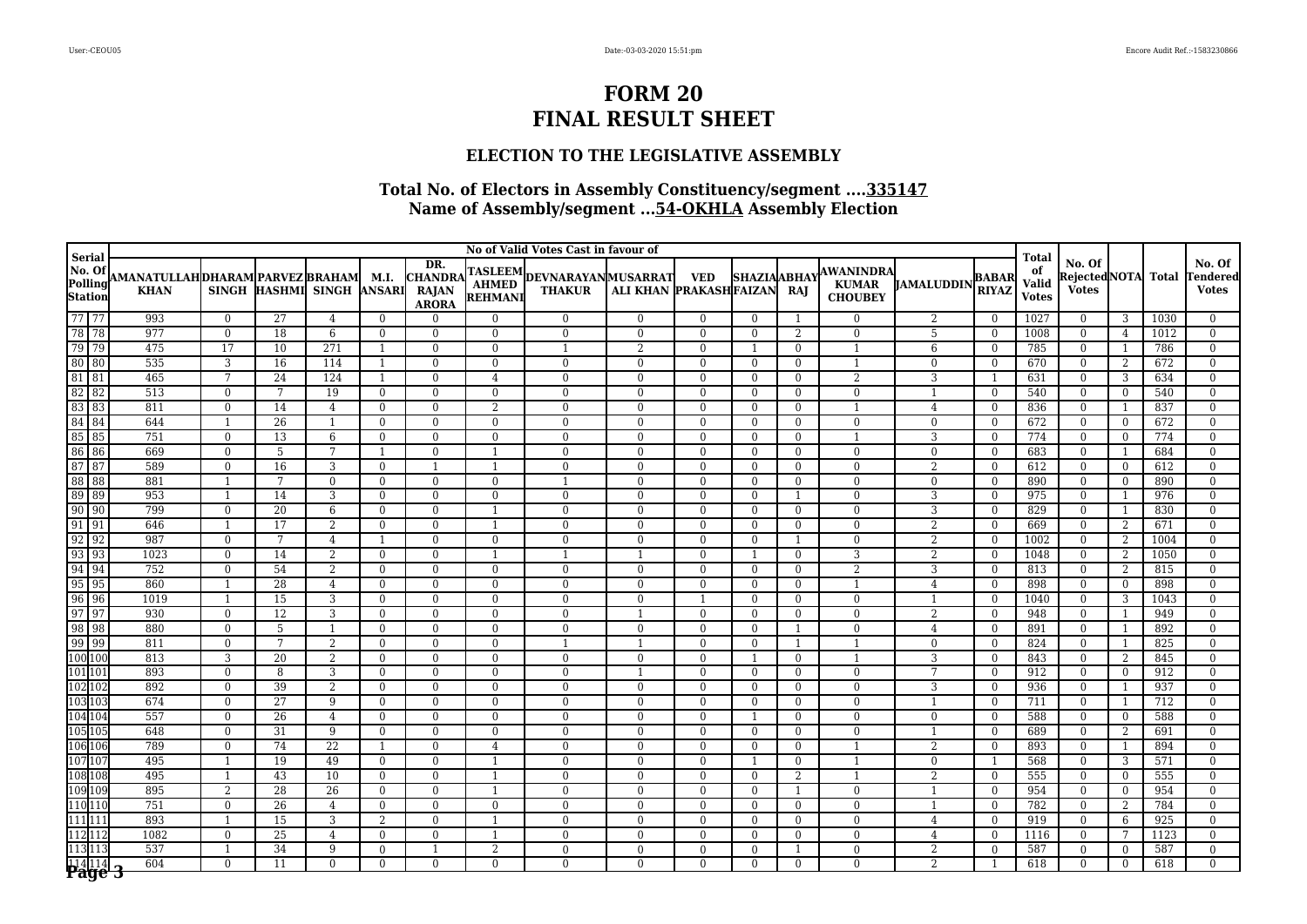### **ELECTION TO THE LEGISLATIVE ASSEMBLY**

|                                       | No of Valid Votes Cast in favour of<br><b>Serial</b> |                                |                       |                           |                |                                                       |                                |                                              |                            |                            |                              |                    |                                                    |                                | <b>Total</b>                   |                             |                                         |                      |              |                                    |
|---------------------------------------|------------------------------------------------------|--------------------------------|-----------------------|---------------------------|----------------|-------------------------------------------------------|--------------------------------|----------------------------------------------|----------------------------|----------------------------|------------------------------|--------------------|----------------------------------------------------|--------------------------------|--------------------------------|-----------------------------|-----------------------------------------|----------------------|--------------|------------------------------------|
| No. Of<br>Polling<br>Station          | AMANATULLAHDHARAM PARVEZ BRAHAM  M.I.<br><b>KHAN</b> |                                |                       | SINGH HASHMI SINGH ANSARI |                | DR.<br><b>CHANDRA</b><br><b>RAJAN</b><br><b>ARORA</b> | <b>REHMANI</b>                 | TASLEEM DEVNARAYAN MUSARRAT<br><b>THAKUR</b> | ALI KHAN PRAKASHFAIZAN     | <b>VED</b>                 | <b>SHAZIAABHAY</b>           | RAJ                | <b>AWANINDRA</b><br><b>KUMAR</b><br><b>CHOUBEY</b> | <b>JAMALUDDIN</b>              | <b>BABAR</b><br><b>RIYAZ</b>   | of<br>Valid<br><b>Votes</b> | No. Of<br>Rejected NOTA<br><b>Votes</b> |                      | <b>Total</b> | No. Of<br>Tendered<br><b>Votes</b> |
| 115 115<br>116 116                    | 826                                                  | $\mathbf{0}$                   | 23                    | $\overline{1}$            | $\theta$       | $\Omega$                                              | $\Omega$                       | $\Omega$                                     | $\mathbf{0}$               | $\mathbf{0}$               | $\theta$                     | 2                  | $\Omega$                                           | 5                              | $\theta$                       | 857                         | $\mathbf{0}$                            | $\theta$             | 857          | $\Omega$                           |
|                                       | 220                                                  | 2                              | 25                    | 605                       | 3              | $\overline{1}$                                        | $\Omega$                       | $\overline{1}$                               | $\overline{0}$             | $\Omega$                   | $\theta$                     | $\overline{1}$     | 3                                                  | 3                              | $\overline{1}$                 | 865                         | $\mathbf{0}$                            | 3                    | 868          | $\mathbf{0}$                       |
| 117 117                               | 244                                                  | 2                              | 2                     | 280                       | $\mathbf{0}$   | $\mathbf{0}$                                          | $\Omega$                       | $\theta$                                     | $\mathbf{0}$               | $\mathbf{0}$               | $\theta$                     | $\mathbf{0}$       | $\mathbf{1}$                                       | $\overline{2}$                 | $\theta$                       | 531                         | $\mathbf{0}$                            | 2                    | 533          | $\overline{0}$                     |
| 118 118                               | 275                                                  | 1                              | 7                     | 434                       | 3              | $\mathbf{0}$                                          | $\Omega$                       | $\theta$                                     | $\mathbf{0}$               | $\mathbf{0}$               | $\theta$                     | 2                  | 2                                                  | $\mathbf{1}$                   | $\theta$                       | 725                         | $\mathbf{0}$                            | $\overline{1}$       | 726          | $\overline{0}$                     |
| 119 119                               | 529                                                  | 2                              | 7                     | 455                       | 3              | $\mathbf{0}$                                          | $\Omega$                       | $\overline{1}$                               | $\overline{2}$             | $\mathbf{0}$               |                              | 2                  | $\mathbf{1}$                                       | 4                              | $\theta$                       | 1007                        | $\overline{0}$                          | $\overline{4}$       | 1011         | $\theta$                           |
| 120 120                               | 852                                                  | $\overline{0}$                 | 17                    | 160                       | $\mathbf{1}$   | $\Omega$                                              | $\Omega$                       |                                              |                            | $\theta$                   | $\theta$                     | -1                 | $\mathbf{0}$                                       | 8                              | $\theta$                       | 1041                        | $\bf{0}$                                | 2                    | 1043         | $\overline{0}$                     |
| 121 121                               | 297                                                  | $\overline{1}$                 | 10                    | 370                       | $\mathbf{1}$   | $\overline{1}$                                        | $\Omega$                       | 17                                           | $\overline{1}$             | $\theta$                   | $\overline{1}$               | $\theta$           | $\theta$                                           | $\mathbf{1}$                   | $\theta$                       | 700                         | $\mathbf{0}$                            | $7\phantom{.0}$      | 707          | $\overline{0}$                     |
| 122 122                               | 293                                                  | 2                              | 16                    | 318                       | 2              | $\overline{0}$                                        | $\mathbf{0}$                   | $\mathbf{0}$                                 | $\mathbf{0}$               | $\mathbf{0}$               | $\Omega$                     | $\mathbf{0}$       | $\mathbf{0}$                                       | 3                              | $\theta$                       | 634                         | $\mathbf{0}$                            |                      | 635          | $\mathbf{0}$                       |
| 123 123                               | 949                                                  | $\mathbf{0}$                   | 17                    | 4                         | $\mathbf{0}$   | $\overline{0}$                                        | 1                              | $\mathbf{0}$                                 | $\mathbf{0}$               | $\mathbf{0}$               | $\mathbf{0}$                 | $\mathbf{0}$       | $\bf{0}$                                           | 3                              | $\overline{0}$                 | 974                         | $\mathbf{0}$                            | 2                    | 976          | $\overline{0}$                     |
| 124 124                               | 656                                                  | 3                              | $\overline{11}$       | $\overline{2}$            | $\mathbf{0}$   | $\mathbf{0}$                                          | $\Omega$                       | $\theta$                                     | $\overline{0}$             | $\overline{0}$             | $\theta$                     | $\mathbf{0}$       | $\theta$                                           | $\overline{3}$                 | $\overline{1}$                 | 676                         | $\bf{0}$                                | 1                    | 677          | $\overline{0}$                     |
| 125 125                               | 129                                                  | $\overline{2}$                 | 11                    | 427                       | 2              | $\mathbf{0}$                                          | $\overline{1}$                 | $\overline{1}$<br>$\overline{1}$             | $\overline{0}$             | $\overline{0}$             | $\theta$                     | -1                 | $\mathbf{0}$                                       | 3                              | $\overline{0}$                 | 577                         | $\bf{0}$                                | $\overline{1}$       | 578          | $\overline{0}$                     |
| 126 126                               | 144                                                  | 5                              | 10                    | 541                       | 2              | $\mathbf{0}$                                          | $\Omega$                       |                                              | $\overline{0}$             | $\overline{0}$             | $\theta$                     | 2                  | $\mathbf{1}$                                       | 4                              |                                | 711                         | $\overline{0}$                          | 4                    | 715          | $\theta$                           |
| 127 127<br>128 128                    | 356                                                  | $\mathbf{1}$                   | 13<br>$\overline{17}$ | 360                       | 1              | $\mathbf{0}$                                          | $\mathbf{0}$                   | $\mathbf{0}$                                 | $\overline{0}$             | $\overline{0}$             | $\theta$                     | $\mathbf{0}$       | $\mathbf{0}$                                       | $\mathbf{0}$                   | $\mathbf{0}$                   | 731                         | $\mathbf{0}$                            | 6                    | 737          | $\bf{0}$                           |
|                                       | 372<br>361                                           | $\mathbf{0}$                   |                       | 296                       | $\mathbf{1}$   | $\Omega$                                              | $\Omega$                       | $\Omega$                                     | $\mathbf{0}$               | $\mathbf{0}$               | $\theta$                     | 3                  | $\overline{4}$                                     | $\mathbf{0}$                   | -1                             | 694                         | $\overline{0}$                          | 4                    | 698          | $\mathbf{0}$                       |
| 129 129<br>130 130                    | 329                                                  | $\overline{1}$<br>$\mathbf{0}$ | 22<br>13              | 399<br>312                | $\bf{0}$<br>3  | $\mathbf{0}$<br>$\overline{0}$                        | $\overline{0}$<br>$\mathbf{0}$ | $\mathbf{0}$<br>$\mathbf{0}$                 | $\overline{0}$<br>$\bf{0}$ | $\overline{0}$<br>$\bf{0}$ | $\mathbf{0}$<br>$\mathbf{0}$ | $\mathbf{0}$       | $\bf{0}$<br>$\mathbf{1}$                           | $\overline{2}$<br>$\mathbf{1}$ | $\mathbf{0}$<br>$\overline{0}$ | 785<br>660                  | $\overline{0}$<br>$\bf{0}$              | 5                    | 790<br>660   | $\mathbf{0}$<br>$\bf{0}$           |
| 131 131                               | 432                                                  |                                | $\overline{35}$       | 443                       | 2              |                                                       | $\overline{1}$                 | $\theta$                                     | $\overline{0}$             | $\overline{0}$             | $\theta$                     | -1<br>$\mathbf{0}$ | $\mathbf{0}$                                       |                                |                                | 918                         | $\mathbf{0}$                            | $\bf{0}$             | 919          | $\mathbf{0}$                       |
| 132 132                               | 811                                                  | $\overline{4}$<br>$\Omega$     | 11                    | 5                         | $\mathbf{0}$   | $\overline{0}$<br>$\Omega$                            | 2                              | $\Omega$                                     | $\Omega$                   | $\Omega$                   | $\theta$                     | $\Omega$           | $\mathbf{0}$                                       | 2                              | $\mathbf{0}$<br>$\Omega$       | 831                         | $\overline{0}$                          | $\overline{1}$<br>-1 | 832          | $\mathbf{0}$                       |
| 133 133                               | 631                                                  | $\Omega$                       | 10                    | $\mathbf{1}$              | $\Omega$       | $\Omega$                                              | 2                              | $\theta$                                     | $\Omega$                   | $\Omega$                   | -1                           | $\Omega$           | $\Omega$                                           | $\mathbf{0}$                   | $\Omega$                       | 645                         | $\overline{0}$                          | $\theta$             | 645          | $\Omega$                           |
| 134 134                               | 933                                                  | $\Omega$                       | 26                    | 2                         | $\mathbf{0}$   | $\Omega$                                              | 2                              | $\Omega$                                     | $\Omega$                   | $\Omega$                   | $\theta$                     | 2                  | $\Omega$                                           |                                | $\Omega$                       | 966                         | $\overline{0}$                          | 3                    | 969          | $\overline{0}$                     |
| 135 135                               | 765                                                  | $\Omega$                       | 12                    | 5                         | $\theta$       | $\theta$                                              | $\overline{4}$                 | $\Omega$                                     | $\overline{1}$             | $\Omega$                   | $\theta$                     | $\Omega$           | $\Omega$                                           | 5                              | $\overline{1}$                 | 793                         | $\overline{0}$                          | 2                    | 795          | $\mathbf{0}$                       |
| 136 136                               | 781                                                  | $\Omega$                       | 10                    | 5                         | $\overline{0}$ | $\overline{0}$                                        | $\mathbf{1}$                   | $\Omega$                                     | $\mathbf{0}$               | $\mathbf{0}$               |                              | $\mathbf{0}$       | $\mathbf{0}$                                       | $\mathbf{1}$                   | $\theta$                       | 799                         | $\overline{0}$                          |                      | 800          | $\Omega$                           |
| 137 137                               | 921                                                  | $\mathbf{0}$                   | 8                     | $\overline{1}$            | $\mathbf{0}$   | $\mathbf{0}$                                          | 3                              | $\mathbf{0}$                                 | $\mathbf{0}$               | $\mathbf{0}$               | $\mathbf{0}$                 | $\mathbf{0}$       | $\mathbf{0}$                                       | 2                              | $\overline{1}$                 | 936                         | $\mathbf{0}$                            | 1                    | 937          | $\overline{0}$                     |
| 138 138                               | 911                                                  | $\overline{1}$                 | 17                    | 2                         | $\Omega$       | $\Omega$                                              | $\overline{1}$                 | $\Omega$                                     | $\theta$                   | $\theta$                   | $\Omega$                     | $\mathbf{0}$       | $\theta$                                           | 2                              | $\theta$                       | 934                         | $\overline{0}$                          | 3                    | 937          | $\Omega$                           |
| 139 139                               | 728                                                  | $\mathbf{0}$                   | 21                    | -1                        | $\mathbf{0}$   | $\Omega$                                              | $\Omega$                       | $\Omega$                                     | $\mathbf{0}$               | $\theta$                   | -1                           | $\theta$           | $\mathbf{0}$                                       |                                | $\theta$                       | 752                         | $\bf{0}$                                |                      | 753          | $\overline{0}$                     |
| 140 140                               | 975                                                  | $\overline{1}$                 | 30                    |                           | $\mathbf{0}$   | $\theta$                                              | 7                              | $\theta$                                     | $\overline{1}$             | $\theta$                   | $\theta$                     | $\theta$           | $\theta$                                           | 2                              | 2                              | 1019                        | $\overline{0}$                          | 3                    | 1022         | $\mathbf{0}$                       |
| 141 141                               | 724                                                  | $\mathbf{0}$                   | 34                    | $\overline{1}$            | $\mathbf{0}$   | $\mathbf{0}$                                          | 2                              | $\Omega$                                     | $\overline{1}$             | $\mathbf{0}$               | $\theta$                     | $\mathbf{1}$       | $\mathbf{0}$                                       | 2                              | $\mathbf{1}$                   | 766                         | $\mathbf{0}$                            | 2                    | 768          | $\overline{0}$                     |
| 142 142                               | 911                                                  | $\mathbf{0}$                   | 16                    | $\overline{7}$            | $\mathbf{0}$   | $\mathbf{0}$                                          | 3                              | $\mathbf{0}$                                 | $\mathbf{0}$               | $\overline{0}$             | $\theta$                     | $\mathbf{0}$       | $\mathbf{0}$                                       | $\overline{3}$                 | $\mathbf{0}$                   | 940                         | $\mathbf{0}$                            | 3                    | 943          | $\overline{0}$                     |
| 143 143                               | 924                                                  | $\mathbf{0}$                   | 22                    | -1                        | $\mathbf{0}$   | $\mathbf{0}$                                          | 6                              | $\mathbf{0}$                                 | $\mathbf{0}$               | $\mathbf{0}$               | $\mathbf{0}$                 | $\overline{2}$     | $\mathbf{1}$                                       | 3                              | $\theta$                       | 959                         | $\mathbf 0$                             | $\overline{2}$       | 961          | $\mathbf{0}$                       |
| 144 144                               | 911                                                  | $\mathbf{0}$                   | 10                    | -1                        | $\mathbf{0}$   | $\overline{0}$                                        | $\overline{1}$                 | $\mathbf{0}$                                 | $\mathbf{0}$               | $\mathbf{0}$               | 2                            | $\mathbf{1}$       | $\bf{0}$                                           | $\mathbf{0}$                   | $\mathbf{0}$                   | 926                         | $\bf{0}$                                | 3                    | 929          | $\overline{0}$                     |
| 145 145                               | 973                                                  | $\overline{1}$                 | 22                    | 3                         | $\Omega$       | $\theta$                                              | 3                              | $\Omega$                                     | $\mathbf{0}$               | $\theta$                   | $\theta$                     | $\mathbf{0}$       | $\theta$                                           | 3                              | $\theta$                       | 1005                        | $\bf{0}$                                | 1                    | 1006         | $\mathbf{0}$                       |
| 146 146                               | 963                                                  | 1                              | 29                    | 5                         | $\bf{0}$       | $\overline{0}$                                        | $\mathbf{0}$                   | $\mathbf{0}$                                 | $\overline{0}$             | $\overline{0}$             | $\theta$                     | $\mathbf{0}$       | 1                                                  | $\overline{2}$                 |                                | 1002                        | $\bf{0}$                                | $\mathbf{1}$         | 1003         | $\bf{0}$                           |
| 147 147                               | 1080                                                 | $\overline{0}$                 | 14                    | 3                         | $\mathbf{0}$   | $\overline{0}$                                        | 3                              | $\Omega$                                     | $\mathbf{0}$               | $\mathbf{0}$               | $\theta$                     | $\mathbf{0}$       | $\mathbf{0}$                                       | $\mathbf{1}$                   | $\theta$                       | 1101                        | $\overline{0}$                          | 4                    | 1105         | $\mathbf{0}$                       |
| 148 148                               | 988                                                  | $\mathbf{0}$                   | 42                    | 6                         | $\mathbf{0}$   | $\mathbf{0}$                                          | 4                              | $\mathbf{0}$                                 | $\mathbf{0}$               | $\mathbf{0}$               | $\mathbf{0}$                 | $\overline{0}$     | $\mathbf{0}$                                       | $\mathbf{1}$                   | $\mathbf{0}$                   | 1041                        | $\bf{0}$                                | 3                    | 1044         | $\bf{0}$                           |
| 149 149                               | 788                                                  | -1                             | 24                    | 5                         | $\overline{0}$ | $\overline{0}$                                        | 1                              | $\mathbf{0}$                                 | $\mathbf{0}$               | $\mathbf{0}$               | -1                           | $\mathbf{1}$       | $\mathbf{0}$                                       | 3                              | $\mathbf{0}$                   | 824                         | $\mathbf{0}$                            | $\mathbf{0}$         | 824          | $\overline{0}$                     |
| 150 150                               | 841                                                  | $\mathbf{0}$                   | 8                     | $\overline{0}$            | $\mathbf{0}$   | $\mathbf{0}$                                          | 6                              | $\mathbf{0}$                                 | $\overline{0}$             | $\overline{0}$             | $\mathbf{0}$                 | $\mathbf{0}$       | $\mathbf{0}$                                       | $\overline{2}$                 | $\mathbf{0}$                   | 857                         | $\overline{0}$                          | 2                    | 859          | $\overline{0}$                     |
| 151 151                               | 846                                                  | $\overline{0}$                 | 21                    | 2                         | $\mathbf{0}$   | $\Omega$                                              | 1                              | $\mathbf{0}$                                 | $\mathbf{0}$               | 2                          | $\theta$                     | -1                 | $\overline{0}$                                     | 1                              | $\Omega$                       | 874                         | $\mathbf{0}$                            | $\mathbf{1}$         | 875          | $\mathbf{0}$                       |
| $\frac{152}{152}$ $\frac{152}{152}$ 4 | 893                                                  |                                | 23                    | 3                         | $\Omega$       | $\Omega$                                              | $\Omega$                       | $\Omega$                                     | $\Omega$                   | $\Omega$                   | $\Omega$                     | $\Omega$           | $\Omega$                                           | $\overline{4}$                 | $\Omega$                       | 924                         | $\Omega$                                | $\overline{4}$       | 928          | $\Omega$                           |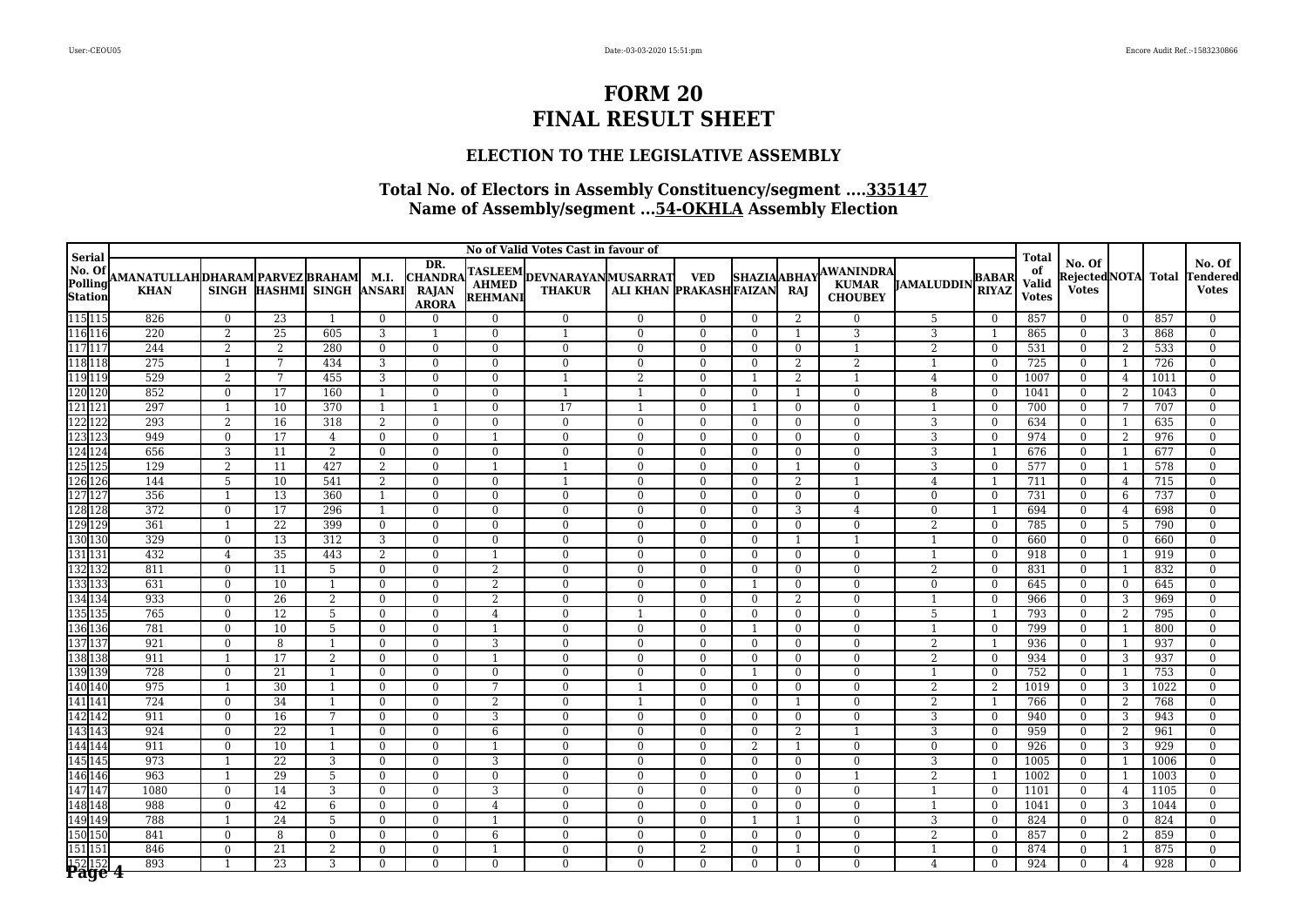### **ELECTION TO THE LEGISLATIVE ASSEMBLY**

|                                               | No of Valid Votes Cast in favour of                  |                                |                       |                           |                |                                                       |                              |                                              |                                |                                |                            |                      |                                                    |                                  |                              |                                             |                                         |                     |              |                                    |
|-----------------------------------------------|------------------------------------------------------|--------------------------------|-----------------------|---------------------------|----------------|-------------------------------------------------------|------------------------------|----------------------------------------------|--------------------------------|--------------------------------|----------------------------|----------------------|----------------------------------------------------|----------------------------------|------------------------------|---------------------------------------------|-----------------------------------------|---------------------|--------------|------------------------------------|
| <b>Serial</b><br>No. Of<br>Polling<br>Station | AMANATULLAHDHARAM PARVEZ BRAHAM  M.I.<br><b>KHAN</b> |                                |                       | SINGH HASHMI SINGH ANSARI |                | DR.<br><b>CHANDRA</b><br><b>RAJAN</b><br><b>ARORA</b> | REHMANI                      | TASLEEM DEVNARAYAN MUSARRAT<br><b>THAKUR</b> | ALI KHAN PRAKASHFAIZAN         | <b>VED</b>                     | <b>SHAZIAABHAY</b>         | RAJ                  | <b>AWANINDRA</b><br><b>KUMAR</b><br><b>CHOUBEY</b> | <b>JAMALUDDIN</b>                | <b>BABAR</b><br><b>RIYAZ</b> | <b>Total</b><br>of<br>Valid<br><b>Votes</b> | No. Of<br>Rejected NOTA<br><b>Votes</b> |                     | <b>Total</b> | No. Of<br>Tendered<br><b>Votes</b> |
| 153 153<br>154 154                            | 896                                                  | $\overline{0}$                 | 51                    | 9                         | $\mathbf{1}$   | $\Omega$                                              | 2                            | $\theta$                                     | $\mathbf{0}$                   | $\overline{0}$                 | $\Omega$                   | $\Omega$             | $\mathbf{0}$                                       | 3                                | $\Omega$                     | 962                                         | $\Omega$                                | -5                  | 967          | $\Omega$                           |
|                                               | 753                                                  | $\theta$                       | 18                    | 7                         | $\overline{0}$ | $\Omega$                                              | 2                            | $\mathbf{0}$                                 | $\overline{0}$                 | $\Omega$                       | $\Omega$                   | $\Omega$             | $\mathbf{1}$                                       | $\mathbf{0}$                     | $\Omega$                     | 781                                         | $\Omega$                                | 1                   | 782          | $\Omega$                           |
| 155 155                                       | 631                                                  | $\mathbf{0}$                   | 17                    | 3                         | $\overline{0}$ | $\theta$                                              | 2                            | $\Omega$                                     | $\mathbf{0}$                   | $\Omega$                       | $\Omega$                   |                      | $\mathbf{0}$                                       | 3                                | $\Omega$                     | 657                                         | $\overline{0}$                          | $\overline{0}$      | 657          | $\Omega$                           |
| 156 156                                       | 723                                                  | $\mathbf{0}$                   | 25                    | $\overline{4}$            | $\overline{0}$ | $\theta$                                              | $\mathbf{0}$                 | $\Omega$                                     | $\theta$                       | $\Omega$                       | $\theta$                   |                      | $\mathbf{0}$                                       |                                  | $\mathbf{0}$                 | 754                                         | $\overline{0}$                          | $\overline{1}$      | 755          | $\overline{0}$                     |
| 157 157                                       | 789                                                  | $\mathbf{0}$                   | 20                    | 9                         | $\overline{0}$ | $\theta$                                              | $\mathbf{1}$                 | $\Omega$                                     | $\mathbf{0}$                   | $\mathbf{0}$                   | $\Omega$                   |                      | $\mathbf{0}$                                       | $\mathbf{0}$                     | $\mathbf{1}$                 | 821                                         | $\mathbf{0}$                            | $\overline{1}$      | 822          | $\Omega$                           |
| 158 158                                       | 218                                                  | $\mathbf{1}$                   | 49                    | 449                       | $\mathbf{1}$   |                                                       | $\overline{0}$               | $\Omega$                                     | $\mathbf{0}$                   | $\Omega$                       | $\Omega$                   | $\Omega$             | $\mathbf{0}$                                       | $\overline{2}$                   | $\overline{0}$               | 721                                         | $\overline{0}$                          | 7                   | 728          | $\Omega$                           |
| 159 159                                       | 161                                                  | $\overline{0}$                 | $\overline{22}$       | 287                       | $\overline{0}$ | $\theta$                                              | $\mathbf{1}$                 | $\overline{0}$                               | $\overline{0}$                 | $\overline{0}$                 | $\theta$                   | $\Omega$             | $\overline{0}$                                     | $\theta$                         | $\theta$                     | 471                                         | $\overline{0}$                          | $\overline{4}$      | 475          | $\theta$                           |
| 160 160                                       | 144                                                  | 2                              | 20                    | 349                       | $\mathbf{0}$   | $\overline{0}$                                        | $\mathbf{0}$                 | $\Omega$                                     | $\mathbf{0}$                   | $\theta$                       | $\mathbf{0}$               | $\Omega$             | $\overline{0}$                                     | $\mathbf{0}$                     | $\mathbf{0}$                 | 515                                         | $\mathbf{0}$                            | 5                   | 520          | $\Omega$                           |
| 161 161                                       | 252<br>239                                           | 3                              | 19<br>$\overline{26}$ | 489                       | 5              | 2<br>$\theta$                                         | $\mathbf{0}$                 | $\mathbf{0}$<br>$\overline{1}$               | $\mathbf{0}$<br>$\overline{0}$ | $\mathbf{0}$<br>$\overline{0}$ |                            | $\Omega$             | $\bf{0}$                                           | $\overline{2}$                   | $\mathbf{0}$                 | 773                                         | $\overline{0}$                          | <sup>12</sup>       | 785<br>685   | $\Omega$                           |
| 162 162                                       | 197                                                  | $\overline{2}$<br>$\mathbf{1}$ |                       | 403<br>543                | $\overline{2}$ |                                                       | $\mathbf{0}$                 |                                              | $\theta$                       | $\mathbf{1}$                   | $\mathbf{0}$               |                      | $\mathbf{0}$                                       | $\mathbf{0}$                     | $\mathbf{0}$                 | 674                                         | $\overline{0}$                          | $\overline{11}$     | 777          | $\overline{0}$                     |
| 163 163<br>164 164                            | 309                                                  |                                | 22<br>20              | 473                       | 3              | $\mathbf{0}$<br>$\theta$                              | $\mathbf{0}$<br>$\mathbf{0}$ | $\mathbf{0}$<br>$\Omega$                     |                                | $\mathbf{0}$                   | $\overline{0}$<br>$\Omega$ | $\Omega$<br>$\Omega$ | $\mathbf{1}$<br>$\overline{0}$                     | $\overline{4}$<br>$\overline{0}$ | $\mathbf{0}$<br>$\mathbf{1}$ | 772<br>810                                  | $\bf{0}$<br>$\mathbf{0}$                | 5                   | 814          | $\overline{0}$<br>$\Omega$         |
| 165 165                                       | 182                                                  | 4<br>1                         | $\overline{12}$       | 463                       | 2<br>2         | $\overline{0}$                                        | $\mathbf{0}$                 | $\theta$                                     | $\mathbf{0}$                   | $\mathbf{0}$                   | $\overline{0}$             | $\mathbf{0}$         | $\mathbf{0}$                                       | $\overline{0}$                   | $\mathbf{0}$                 | 660                                         | $\mathbf{0}$                            | $\overline{4}$<br>6 | 666          | $\overline{0}$                     |
| 166 166                                       | $\overline{261}$                                     | $\overline{1}$                 | 25                    | 425                       | $\mathbf{1}$   | $\overline{1}$                                        | $\mathbf{0}$                 | $\Omega$                                     | $\mathbf{0}$                   | $\mathbf{0}$                   | $\Omega$                   | $\Omega$             | $\mathbf{0}$                                       | $\mathbf{1}$                     | $\mathbf{1}$                 | 716                                         | $\overline{0}$                          | 4                   | 720          | $\Omega$                           |
| 167 167                                       | 232                                                  | $\overline{2}$                 | 22                    | 457                       | 2              | $\overline{0}$                                        | $\mathbf{0}$                 | $\Omega$                                     | $\bf{0}$                       | $\theta$                       | $\mathbf{0}$               | $\Omega$             | $\bf{0}$                                           |                                  | $\mathbf{0}$                 | 716                                         | $\mathbf{0}$                            | 11                  | 727          | $\Omega$                           |
| 168 168                                       | 251                                                  | 1                              | 17                    | 408                       | 3              | $\overline{0}$                                        | 1                            | $\mathbf{0}$                                 | -1                             | $\mathbf{0}$                   | $\overline{0}$             | $\mathbf{0}$         | $\bf{0}$                                           | 1                                | $\bf{0}$                     | 683                                         | $\bf{0}$                                | 1                   | 684          | $\overline{0}$                     |
| 169 169                                       | 78                                                   | $\overline{1}$                 | 5                     | 678                       | 2              | -1                                                    | $\mathbf{0}$                 | $\Omega$                                     | $\mathbf{0}$                   | $\mathbf{0}$                   | $\mathbf{0}$               | 2                    | 3                                                  | $\overline{2}$                   | $\mathbf{0}$                 | 772                                         | $\overline{0}$                          | 3                   | 775          | $\theta$                           |
| 170 170                                       | 236                                                  | $\overline{1}$                 | 9                     | 484                       | $\overline{0}$ | $\Omega$                                              | $\theta$                     | $\Omega$                                     | $\theta$                       | $\theta$                       | $\Omega$                   |                      | $\overline{0}$                                     |                                  | $\Omega$                     | 732                                         | $\overline{0}$                          | 10                  | 742          | $\Omega$                           |
| 171 171                                       | 236                                                  | 2                              | 29                    | 440                       | 2              | $\overline{1}$                                        | $\theta$                     | $\Omega$                                     | $\Omega$                       | $\overline{1}$                 | $\Omega$                   | $\Omega$             | $\mathbf{0}$                                       | 1                                | $\theta$                     | 712                                         | $\Omega$                                | $\overline{15}$     | 727          | $\Omega$                           |
| 172 172                                       | 254                                                  | $\mathbf{1}$                   | 27                    | 420                       | $\overline{0}$ | $\Omega$                                              | $\theta$                     | $\Omega$                                     |                                | $\Omega$                       | $\Omega$                   | $\Omega$             | $\mathbf{0}$                                       | $\Omega$                         | $\Omega$                     | 703                                         | $\mathbf{0}$                            | 12                  | 715          | $\Omega$                           |
| 173 173                                       | 206                                                  | 3                              | 13                    | 616                       | $\overline{1}$ | $\Omega$                                              | $\theta$                     | $\Omega$                                     | $\mathbf{0}$                   | $\Omega$                       | $\Omega$                   | $\Omega$             | $\overline{0}$                                     | $\overline{1}$                   | $\Omega$                     | 840                                         | $\Omega$                                | 8                   | 848          | $\Omega$                           |
| 174 174                                       | 94                                                   | 3                              | 11                    | 344                       | 2              | $\overline{1}$                                        | $\mathbf{0}$                 | $\Omega$                                     | $\mathbf{0}$                   | $\theta$                       | $\Omega$                   | $\Omega$             | $\overline{2}$                                     | 3                                | $\Omega$                     | 460                                         | $\mathbf{0}$                            | $\overline{4}$      | 464          | $\Omega$                           |
| 175 175                                       | 138                                                  | $\mathbf{1}$                   | 9                     | 496                       | 3              | $\mathbf{0}$                                          | $\overline{1}$               | $\mathbf{0}$                                 | $\mathbf{0}$                   | $\mathbf{0}$                   | $\overline{0}$             | $\Omega$             | $\bf{0}$                                           | $\mathbf{1}$                     | $\mathbf{0}$                 | 649                                         | $\overline{0}$                          | 6                   | 655          | $\theta$                           |
| 176 176                                       | 120                                                  | 3                              | 6                     | 476                       | 2              | $\theta$                                              | $\overline{1}$               | $\Omega$                                     | $\mathbf{0}$                   | $\Omega$                       | $\Omega$                   | $\Omega$             | 3                                                  |                                  | $\theta$                     | 612                                         | $\overline{0}$                          | 5                   | 617          | $\Omega$                           |
| 177 177                                       | 122                                                  | $\mathbf{1}$                   | $\overline{5}$        | 570                       | $\mathbf{1}$   | $\theta$                                              | $\mathbf{1}$                 | $\Omega$                                     | $\theta$                       |                                | $\Omega$                   | $\Omega$             | 3                                                  | $\Omega$                         | $\mathbf{0}$                 | 704                                         | $\mathbf{0}$                            | 2                   | 706          | $\overline{0}$                     |
| 178 178                                       | $\overline{97}$                                      | $\mathbf{0}$                   | 17                    | 456                       | $\mathbf{1}$   | $\theta$                                              | $\mathbf{0}$                 | $\Omega$                                     | $\mathbf{0}$                   | $\Omega$                       | $\theta$                   | $\Omega$             | $\overline{4}$                                     |                                  | $\theta$                     | 576                                         | $\Omega$                                | $\overline{1}$      | 577          | $\Omega$                           |
| 179 179                                       | 88                                                   | $\mathbf{0}$                   | 6                     | 567                       | $\overline{4}$ | $\Omega$                                              | $\mathbf{0}$                 | $\Omega$                                     | $\overline{2}$                 | $\mathbf{0}$                   | $\Omega$                   | $\Omega$             | 2                                                  | $\overline{0}$                   | $\mathbf{0}$                 | 669                                         | $\mathbf{0}$                            | $\overline{0}$      | 669          | $\Omega$                           |
| 180 180                                       | 66                                                   | 1                              | 5                     | 324                       | $\overline{0}$ | $\overline{0}$                                        | $\mathbf{0}$                 | $\Omega$                                     | $\mathbf{0}$                   | $\Omega$                       | $\Omega$                   | $\Omega$             | 2                                                  | $\overline{1}$                   | $\theta$                     | 399                                         | $\overline{0}$                          | 2                   | 401          | $\Omega$                           |
| 181 181                                       | 149                                                  | $\overline{4}$                 | 15                    | 367                       | 2              | $\mathbf{0}$                                          | $\mathbf{0}$                 | $\theta$                                     | $\overline{2}$                 | $\mathbf{0}$                   | $\Omega$                   |                      | $\mathbf{1}$                                       | $\overline{0}$                   | $\mathbf{0}$                 | 541                                         | $\mathbf{0}$                            | $\overline{1}$      | 542          | $\Omega$                           |
| 182 182                                       | 178                                                  | $\overline{1}$                 | $\overline{4}$        | 290                       | 2              | $\mathbf{0}$                                          | $\mathbf{0}$                 | $\mathbf{0}$                                 | $\mathbf{1}$                   | $\mathbf{0}$                   | $\mathbf{0}$               |                      | $\bf{0}$                                           | 1                                | $\overline{0}$               | 478                                         | $\bf{0}$                                | 2                   | 480          | $\overline{0}$                     |
| 183 183                                       | 132                                                  | 3                              | 5                     | 499                       | 3              | $\Omega$                                              | $\mathbf{0}$                 | $\Omega$                                     | $\mathbf{0}$                   | $\mathbf{0}$                   | $\Omega$                   | 3                    | $\mathbf{0}$                                       | $\overline{4}$                   | $\mathbf{0}$                 | 649                                         | $\overline{0}$                          | 1                   | 650          | $\overline{0}$                     |
| 184 184                                       | 150                                                  | $\overline{2}$                 | 9                     | 605                       | 2              | $\theta$                                              | $\mathbf{0}$                 | $\Omega$                                     |                                | $\mathbf{0}$                   | $\overline{0}$             | $\Omega$             | $\bf{0}$                                           | $\overline{2}$                   | $\bf{0}$                     | 771                                         | $\overline{0}$                          | $\overline{1}$      | 772          | $\overline{0}$                     |
| 185 185                                       | 124                                                  | $\overline{0}$                 | 9                     | 538                       | $\mathbf{1}$   | $\Omega$                                              | $\mathbf{0}$                 |                                              | $\mathbf{0}$                   | 5                              | $\Omega$                   | $\Omega$             | $\overline{0}$                                     | 2                                | 1                            | 681                                         | $\mathbf{0}$                            | 2                   | 683          | $\Omega$                           |
| 186 186                                       | 88                                                   | 3                              | 3                     | 338                       | $\overline{4}$ | $\mathbf{0}$                                          | $\mathbf{0}$                 | $\Omega$                                     | $\mathbf{0}$                   | $\overline{1}$                 | $\mathbf{0}$               | -1                   | $\mathbf{0}$                                       | $\overline{0}$                   | $\overline{0}$               | 438                                         | $\bf{0}$                                | 2                   | 440          | $\mathbf{0}$                       |
| 187 187                                       | 143                                                  | 1                              | 8                     | 584                       | 3              | $\mathbf{0}$                                          | $\mathbf{0}$                 | $\mathbf{0}$                                 | $\mathbf{0}$                   | $\overline{1}$                 | $\mathbf{0}$               | $\Omega$             | $\overline{0}$                                     | $\overline{4}$                   | $\mathbf{0}$                 | 744                                         | $\overline{0}$                          | 2                   | 746          | $\overline{0}$                     |
| 188 188                                       | 184                                                  | 17                             | 19                    | 347                       | 2              | $\overline{0}$                                        | $\mathbf{0}$                 |                                              | 2                              | $\mathbf{0}$                   | $\mathbf{0}$               | $\Omega$             | 3                                                  | 3                                | $\mathbf{0}$                 | 578                                         | $\mathbf{0}$                            | $\overline{4}$      | 582          | $\theta$                           |
| 189 189                                       | 105                                                  | $\mathbf{0}$                   | 12                    | 690                       | $\overline{0}$ | $\Omega$                                              | $\mathbf{0}$                 | $\mathbf{0}$                                 | $\mathbf{0}$                   | $\mathbf{0}$                   | $\Omega$                   | $\Omega$             | $\bf{0}$                                           | 2                                | $\mathbf{0}$                 | 809                                         | $\mathbf{0}$                            | 2                   | 811          | $\Omega$                           |
| $\frac{190 190 }{Page}$                       | 70                                                   | $\Omega$                       | 3                     | 704                       | 3              |                                                       | $\Omega$                     | $\Omega$                                     |                                |                                | $\Omega$                   | $\Omega$             | 3                                                  | 2                                | $\Omega$                     | 788                                         | $\Omega$                                | 3                   | 791          |                                    |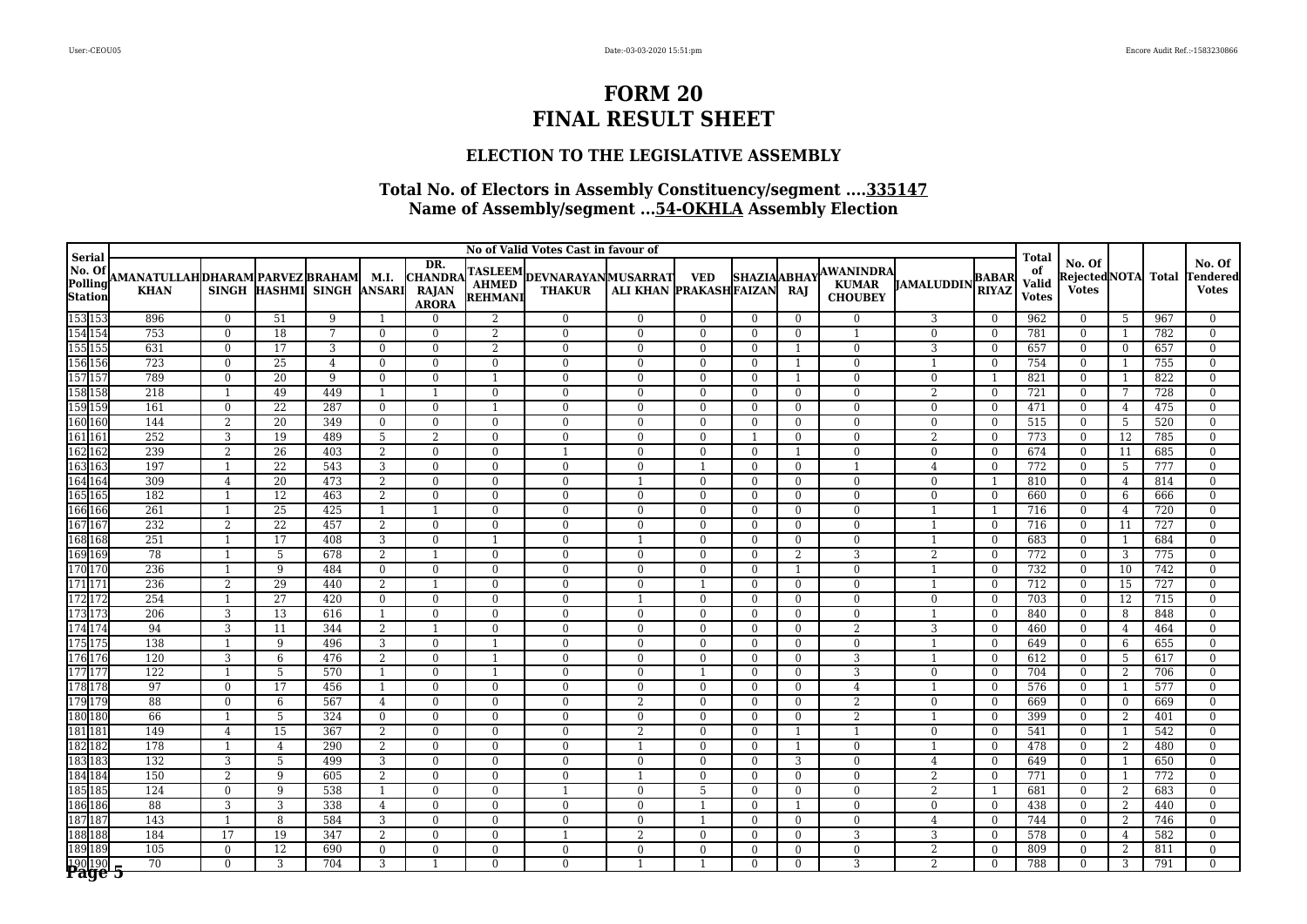### **ELECTION TO THE LEGISLATIVE ASSEMBLY**

|                                                | No of Valid Votes Cast in favour of                  |                 |                      |                           |                |                                                |                                |                                                      |                        |                                |                            |                |                                                    |                     |                              |                                             |                                         |                |              |                                    |
|------------------------------------------------|------------------------------------------------------|-----------------|----------------------|---------------------------|----------------|------------------------------------------------|--------------------------------|------------------------------------------------------|------------------------|--------------------------------|----------------------------|----------------|----------------------------------------------------|---------------------|------------------------------|---------------------------------------------|-----------------------------------------|----------------|--------------|------------------------------------|
| <b>Serial</b><br>No. Of<br>Polling<br>Station  | AMANATULLAHDHARAM PARVEZ BRAHAM  M.I.<br><b>KHAN</b> |                 |                      | SINGH HASHMI SINGH ANSARI |                | DR.<br><b>CHANDRA</b><br><b>RAJAN</b><br>ARORA | REHMANI                        | TASLEEM<br>AHMED DEVNARAYANMUSARRAT<br><b>THAKUR</b> | ALI KHAN PRAKASHFAIZAN | <b>VED</b>                     | <b>SHAZIAABHAY</b>         | RAJ            | <b>AWANINDRA</b><br><b>KUMAR</b><br><b>CHOUBEY</b> | <b>JAMALUDDIN</b>   | <b>BABAR</b><br><b>RIYAZ</b> | <b>Total</b><br>of<br>Valid<br><b>Votes</b> | No. Of<br>Rejected NOTA<br><b>Votes</b> |                | <b>Total</b> | No. Of<br>Tendered<br><b>Votes</b> |
| 191191<br>192192                               | 257                                                  | 9               | 2                    | 427                       | 6              | $\Omega$                                       | $\Omega$                       | $\Omega$                                             | $\overline{1}$         | $\overline{1}$                 | $\Omega$                   | $\Omega$       |                                                    | 1                   | $\Omega$                     | 705                                         | $\Omega$                                | -3             | 708          | $\Omega$                           |
|                                                | 412                                                  | $\overline{4}$  | 9                    | 317                       | 3              | $\Omega$                                       | $\mathbf{0}$                   | $\mathbf{1}$                                         | $\mathbf{1}$           | $\overline{1}$                 | $\Omega$                   | $\Omega$       | $\overline{0}$                                     | 2                   | $\Omega$                     | 750                                         | $\Omega$                                | 2              | 752          | $\Omega$                           |
| 193 193                                        | 116                                                  | 3               | 3                    | 253                       | $\overline{4}$ | $\theta$                                       | $\mathbf{0}$                   | $\Omega$                                             | $\mathbf{0}$           | $\mathbf{0}$                   | $\Omega$                   | $\Omega$       |                                                    | $\overline{2}$      |                              | 383                                         | $\overline{0}$                          | $\overline{0}$ | 383          | $\Omega$                           |
| 194 194                                        | 253                                                  | 15              | 21                   | 515                       | 5              | $\theta$                                       | $\mathbf{1}$                   | 3                                                    |                        | $\Omega$                       | $\theta$                   |                | 2                                                  | 8                   | $\mathbf{1}$                 | 826                                         | $\overline{0}$                          | $\overline{1}$ | 827          | $\overline{0}$                     |
| 195 195                                        | 203                                                  | $\overline{4}$  | 16                   | 334                       | 3              | $\theta$                                       | $\mathbf{0}$                   | $\Omega$                                             | $\mathbf{0}$           | $\mathbf{0}$                   | $\Omega$                   | 2              | $\overline{4}$                                     | 2                   | $\mathbf{0}$                 | 568                                         | $\mathbf{0}$                            | $\overline{0}$ | 568          | $\Omega$                           |
| 196 196                                        | 269                                                  | 20              | 32                   | 491                       | 8              | $\overline{4}$                                 | $\overline{0}$                 | $\Omega$                                             | 3                      | $\Omega$                       | $\Omega$                   | $\overline{4}$ | $\overline{2}$                                     | $\overline{4}$      | $\overline{2}$               | 839                                         | $\mathbf{0}$                            | $\overline{1}$ | 840          | $\Omega$                           |
| 197 197                                        | 189                                                  | $\overline{2}$  | $\overline{11}$      | $\overline{317}$          | $\overline{5}$ | $\theta$                                       | $\theta$                       | $\overline{1}$                                       | $\overline{4}$         | $\overline{0}$                 | $\theta$                   | 3              | $\overline{2}$                                     | $\Omega$            | $\theta$                     | 534                                         | $\overline{0}$                          | 2              | 536          | $\Omega$                           |
| 198 198                                        | 466                                                  | 5               | 13                   | 413                       | 8              | $\Omega$                                       | 1                              |                                                      | $\overline{2}$         | $\theta$                       | $\Omega$                   | $\overline{4}$ | 5                                                  | $\overline{4}$      | 2                            | 924                                         | $\mathbf{0}$                            | $\overline{0}$ | 924          | $\Omega$                           |
| 199 199                                        | 339<br>414                                           | $\overline{2}$  | 8<br>$\overline{12}$ | 333<br>401                | $\overline{4}$ | $\mathbf{0}$<br>$\theta$                       | $\overline{1}$<br>$\mathbf{1}$ | -1<br>$\overline{1}$                                 | $\overline{2}$         | $\mathbf{0}$<br>$\overline{0}$ | $\mathbf{0}$               | $\overline{4}$ | $\overline{2}$<br>$\overline{2}$                   | 4<br>$\overline{5}$ | $\mathbf{1}$                 | 701                                         | $\overline{0}$                          | 3              | 704          | $\Omega$                           |
| 200 200<br>201 201                             | 786                                                  | $\overline{2}$  |                      |                           | $\overline{2}$ | $\overline{1}$                                 |                                |                                                      | $\overline{2}$         |                                |                            | $\overline{2}$ |                                                    | 7                   | $\mathbf{0}$                 | 845                                         | $\overline{0}$                          | 4              | 849          | $\theta$                           |
|                                                | 637                                                  | 3<br>3          | 14<br>7              | 106<br>194                | 3              | -1                                             | $\mathbf{0}$<br>$\mathbf{1}$   |                                                      | 4<br>17                | $\mathbf{0}$<br>$\mathbf{0}$   | $\overline{0}$<br>$\Omega$ |                | $\mathbf{1}$<br>$\overline{4}$                     |                     | $\mathbf{0}$<br>$\mathbf{1}$ | 927<br>872                                  | $\overline{0}$<br>$\Omega$              | 3<br>3         | 930<br>875   | $\overline{0}$<br>$\Omega$         |
| 201201<br>202202<br>203203<br>204204<br>205205 | 272                                                  | $\overline{5}$  | 34                   | 489                       | 3<br>3         | -1                                             | 1                              | $\Omega$                                             | 10                     | $\mathbf{0}$                   | $\Omega$                   | 2              | $\overline{2}$                                     | $\overline{2}$      | $\overline{2}$               | 822                                         | $\overline{0}$                          | 1              | 823          | $\overline{0}$                     |
|                                                | 214                                                  | 5               | 46                   | 413                       | 2              | $\Omega$                                       | $\mathbf{1}$                   | $\Omega$                                             | 6                      | $\mathbf{0}$                   | $\Omega$                   | $\Omega$       | $\mathbf{0}$                                       | $\mathbf{0}$        | $\theta$                     | 687                                         | $\overline{0}$                          | 1              | 688          | $\Omega$                           |
|                                                | 196                                                  | $\overline{1}$  | 47                   | 441                       | $\mathbf{1}$   | $\overline{\phantom{0}}$                       | $\mathbf{0}$                   | 3                                                    | 7                      |                                |                            | $\overline{2}$ |                                                    | 3                   |                              | 706                                         | $\mathbf{0}$                            | $\overline{4}$ | 710          | $\Omega$                           |
|                                                | 282                                                  | 2               | 29                   | 603                       | 3              | $\overline{0}$                                 | $\bf{0}$                       | $\bf{0}$                                             | 8                      | $\mathbf{0}$                   | $\mathbf{0}$               | $\mathbf{0}$   | $\mathbf{1}$                                       | 1                   | $\mathbf{0}$                 | 929                                         | $\overline{0}$                          | 3              | 932          | $\overline{0}$                     |
| 206 206<br>207 207                             | 238                                                  | $7\overline{ }$ | 29                   | 482                       | $\overline{4}$ | $\overline{0}$                                 | $\mathbf{1}$                   | 2                                                    | 2                      | $\mathbf{0}$                   | $\mathbf{0}$               | 3              | $\mathbf{0}$                                       |                     | $\mathbf{0}$                 | 769                                         | $\overline{0}$                          | 3              | 772          | $\theta$                           |
|                                                | 286                                                  | 6               | 33                   | 538                       | 3              | $\Omega$                                       | $\theta$                       |                                                      | $\mathbf{0}$           | $\theta$                       |                            |                | 5                                                  | $\overline{2}$      | $\mathbf{0}$                 | 876                                         | $\mathbf{0}$                            | 2              | 878          | $\overline{0}$                     |
| 208208<br>209209<br>210210                     | 257                                                  | 8               | 42                   | 512                       | $\mathbf{1}$   | -1                                             | $\theta$                       | $\Omega$                                             | $\overline{2}$         | $\overline{1}$                 | $\Omega$                   | 2              | 2                                                  | 2                   | $\mathbf{1}$                 | 831                                         | $\Omega$                                | 3              | 834          | $\Omega$                           |
|                                                | 270                                                  | 6               | 19                   | 439                       | 4              | $\Omega$                                       | $\theta$                       | $\Omega$                                             | 7                      | $\Omega$                       | $\Omega$                   | 2              | 3                                                  | $\overline{2}$      | $\theta$                     | 752                                         | $\mathbf{0}$                            | 2              | 754          | $\Omega$                           |
| 211 211                                        | 286                                                  | $\overline{4}$  | 27                   | 470                       | 3              | $\overline{1}$                                 | $\theta$                       | $\mathfrak{D}$                                       | 5                      | $\Omega$                       | $\Omega$                   | $\mathbf{1}$   | 2                                                  | 5                   | 2                            | 808                                         | $\Omega$                                | $\overline{1}$ | 809          | $\Omega$                           |
| 212 212                                        | 207                                                  | 5               | 17                   | 327                       | 2              | $\overline{1}$                                 | $\overline{1}$                 | $\Omega$                                             | 14                     | $\mathbf{1}$                   | 2                          |                | $\mathbf{0}$                                       | 2                   | $\mathbf{1}$                 | 581                                         | $\Omega$                                | 6              | 587          | $\Omega$                           |
| 213 213                                        | 247                                                  | 2               | 30                   | 451                       | 1              | $\overline{0}$                                 | 2                              | $\mathbf{0}$                                         | $\overline{1}$         | $\mathbf{0}$                   | $\overline{0}$             | $\mathbf{0}$   | 3                                                  | 5                   | 1                            | 743                                         | $\overline{0}$                          | 1              | 744          | $\theta$                           |
| 214 214                                        | 265                                                  | $\Omega$        | 29                   | 483                       | 2              | $\overline{1}$                                 | $\theta$                       | $\overline{1}$                                       | $\overline{1}$         | $\Omega$                       | $\theta$                   |                | $\mathbf{1}$                                       | $\Omega$            | 2                            | 786                                         | $\overline{0}$                          | 2              | 788          | $\Omega$                           |
| 215 215                                        | 268                                                  | 3               | 37                   | 490                       | $\overline{3}$ | $\theta$                                       | $\theta$                       | $\Omega$                                             |                        | $\Omega$                       | $\Omega$                   | $\Omega$       | $\overline{0}$                                     |                     | $\mathbf{1}$                 | 804                                         | $\mathbf{0}$                            | 3              | 807          | $\overline{0}$                     |
| $\frac{216}{216}$ $\frac{216}{217}$            | 224                                                  | 3               | 16                   | 413                       | 5              | $\theta$                                       | $\mathbf{0}$                   | $\overline{2}$                                       | $\mathbf{0}$           | $\Omega$                       |                            |                | $\mathbf{0}$                                       | $\mathbf{0}$        | $\theta$                     | 665                                         | $\Omega$                                | 3              | 668          | $\Omega$                           |
|                                                | 251                                                  | 18              | 28                   | 390                       | 2              | $\Omega$                                       | 1                              |                                                      | $\overline{4}$         | $\mathbf{0}$                   |                            |                |                                                    | $\overline{4}$      | $\mathbf{0}$                 | 702                                         | $\mathbf{0}$                            | 2              | 704          | $\Omega$                           |
| 218 218                                        | 308                                                  | 5               | $\overline{27}$      | 625                       | 5              | $\overline{0}$                                 | $\mathbf{0}$                   | $\mathbf{0}$                                         | $\mathbf{1}$           | $\Omega$                       | -1                         | $\Omega$       | $\overline{0}$                                     | $\overline{1}$      | $\mathbf{1}$                 | 974                                         | $\overline{0}$                          | 5              | 979          | $\Omega$                           |
| 219 219                                        | 241                                                  | 12              | 19                   | 551                       | $\overline{0}$ | $\overline{0}$                                 | $\mathbf{0}$                   | 3                                                    | 5                      | $\mathbf{0}$                   | $\Omega$                   |                | 3                                                  | 3                   | $\overline{2}$               | 840                                         | $\mathbf{0}$                            | $\overline{2}$ | 842          | $\Omega$                           |
| 220 220                                        | 246                                                  | 10              | 25                   | 640                       | $\overline{4}$ | -1                                             | $\mathbf{1}$                   | $\mathbf{0}$                                         | $\mathbf{1}$           | $\mathbf{0}$                   | $\mathbf{0}$               |                | 3                                                  | $\overline{2}$      | $\overline{0}$               | 934                                         | $\bf{0}$                                | $\overline{4}$ | 938          | $\overline{0}$                     |
| 221221                                         | 305                                                  | 10              | 15                   | 537                       | 4              | $\overline{1}$                                 | $\mathbf{0}$                   | $\Omega$                                             | 4                      | $\overline{1}$                 | $\Omega$                   | $\Omega$       | 2                                                  |                     | $\mathbf{1}$                 | 881                                         | $\overline{0}$                          | -5             | 886          | $\Omega$                           |
| 222 222                                        | 318                                                  | 6               | 17                   | 520                       | $\mathbf{0}$   | - 1                                            | $\mathbf{0}$                   |                                                      | $\overline{2}$         |                                | $\overline{0}$             |                | $\mathbf{0}$                                       | $\overline{4}$      | $\mathbf{1}$                 | 872                                         | $\bf{0}$                                | $\overline{4}$ | 876          | $\mathbf{0}$                       |
| 223 223                                        | 358                                                  | 18              | 11                   | 504                       | $\overline{0}$ | $\overline{0}$                                 | $\mathbf{0}$                   |                                                      | 1                      | $\mathbf{0}$                   |                            | $\Omega$       | $\mathbf{1}$                                       | 3                   | $\mathbf{0}$                 | 898                                         | $\mathbf{0}$                            | -1             | 899          | $\Omega$                           |
| 224 224                                        | 331                                                  | 29              | 16                   | 507                       | 4              | $\overline{0}$                                 | $\mathbf{0}$                   | $\mathbf{0}$                                         | 3                      | $\overline{2}$                 | $\mathbf{0}$               | 2              | 2                                                  | $\overline{0}$      | 1                            | 897                                         | $\mathbf{0}$                            | 2              | 899          | $\mathbf{0}$                       |
| 225 225                                        | 323                                                  | $\overline{16}$ | $\overline{12}$      | 500                       | $\mathbf{1}$   | $\overline{0}$                                 | $\mathbf{1}$                   | $\overline{1}$                                       | 2                      | $\mathbf{0}$                   | $\mathbf{0}$               | $\Omega$       | 3                                                  | $\mathbf{1}$        | 2                            | 862                                         | $\overline{0}$                          | 3              | 865          | $\overline{0}$                     |
| 226 226                                        | 306                                                  | 10              | 20                   | 532                       | $\overline{0}$ | $\mathbf{0}$                                   | 1                              |                                                      | $\mathbf{1}$           | $\mathbf{0}$                   |                            |                | $\mathbf{1}$                                       | 7                   | 2                            | 883                                         | $\mathbf{0}$                            | $\overline{4}$ | 887          | $\theta$                           |
| 227 227                                        | 268                                                  | 14              | 28                   | 497                       | 3              | $\Omega$                                       | $\mathbf{0}$                   | $\mathbf{0}$                                         | 1                      | $\mathbf{0}$                   | $\overline{0}$             | $\overline{4}$ | $\mathbf{1}$                                       | 1                   | $\mathbf{0}$                 | 817                                         | $\mathbf{0}$                            | 2              | 819          | $\Omega$                           |
| 228 228 6                                      | 62                                                   | $\Omega$        | 2                    | 390                       |                |                                                | $\Omega$                       | $\Omega$                                             | $\Omega$               | $\Omega$                       | $\Omega$                   | $\Omega$       | $\Omega$                                           | $\Omega$            |                              | 457                                         | $\Omega$                                |                | 458          |                                    |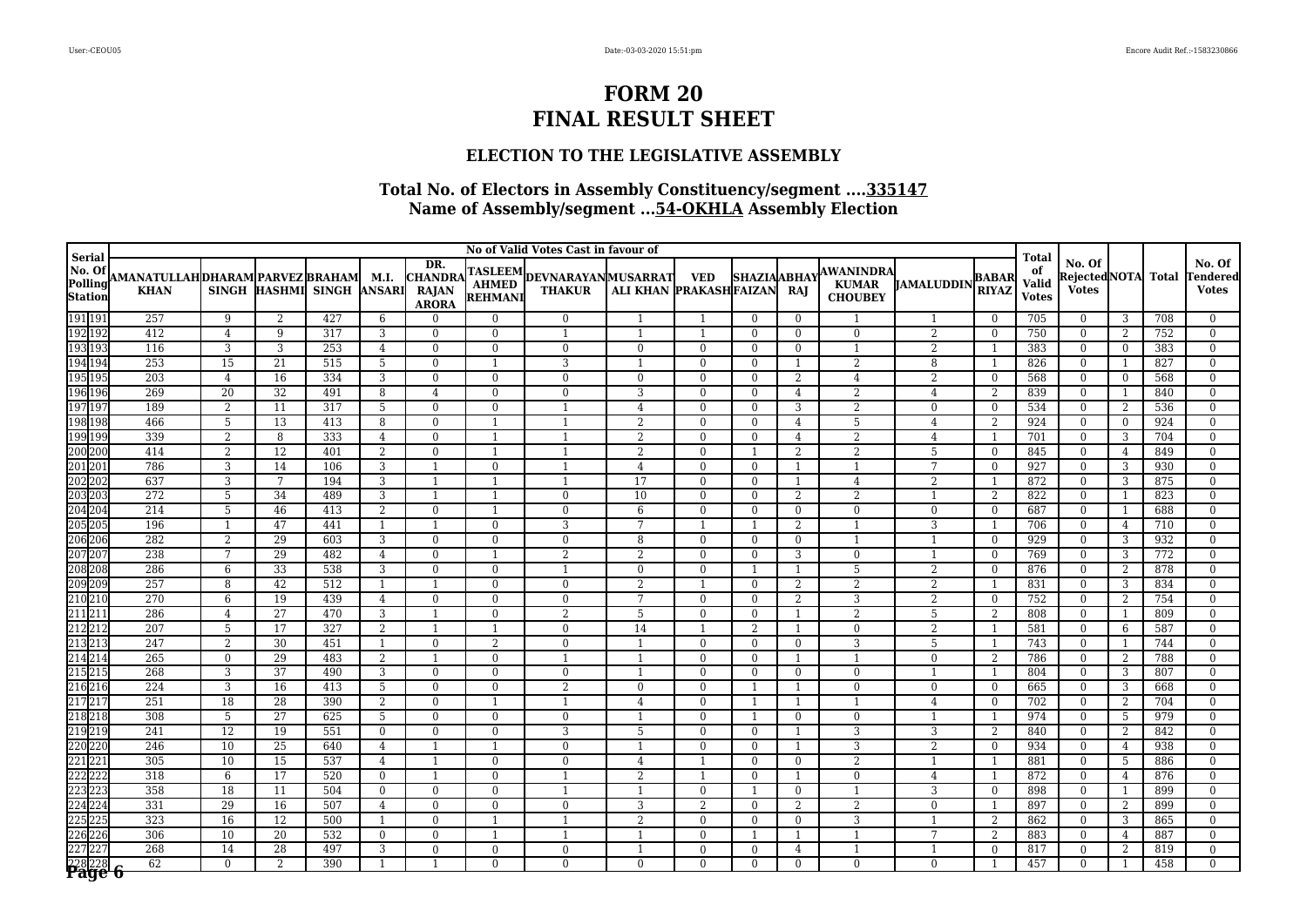### **ELECTION TO THE LEGISLATIVE ASSEMBLY**

| <b>Serial</b>                              | No of Valid Votes Cast in favour of             |                |      |                           |                 |                                                       |                |                                              |                            |                |                     |                |                                             |                    |                              | <b>Total</b>                       |                                              |                |            |                                    |
|--------------------------------------------|-------------------------------------------------|----------------|------|---------------------------|-----------------|-------------------------------------------------------|----------------|----------------------------------------------|----------------------------|----------------|---------------------|----------------|---------------------------------------------|--------------------|------------------------------|------------------------------------|----------------------------------------------|----------------|------------|------------------------------------|
| No. Of<br>Polling<br>Station               | AMANATULLAHDHARAM PARVEZ BRAHAM <br><b>KHAN</b> |                |      | SINGH HASHMI SINGH ANSARI | M.I.            | DR.<br><b>CHANDRA</b><br><b>RAJAN</b><br><b>ARORA</b> | <b>REHMANI</b> | TASLEEM DEVNARAYAN MUSARRAT<br><b>THAKUR</b> | ALI KHAN PRAKASHFAIZAN RAJ | <b>VED</b>     | <b>SHAZIA ABHAY</b> |                | AWANINDRA<br><b>KUMAR</b><br><b>CHOUBEY</b> | <b>IJAMALUDDIN</b> | <b>BABAR</b><br><b>RIYAZ</b> | of<br><b>Valid</b><br><b>Votes</b> | No. Of<br>RejectedNOTA Total<br><b>Votes</b> |                |            | No. Of<br>Tendered<br><b>Votes</b> |
|                                            | 63                                              | $\overline{0}$ | 3    | 447                       | $7\overline{ }$ | $\overline{0}$                                        | $\overline{0}$ | $\mathbf{0}$                                 | 2                          | -1             | $\Omega$            | $\overline{1}$ | $\mathbf{0}$                                | $\mathbf{1}$       |                              | 526                                | $\overline{0}$                               | 2              | 528        | $\overline{0}$                     |
|                                            | 296                                             | 9              | 12   | 505                       | 3               | $\overline{0}$                                        | $\overline{0}$ |                                              | $\overline{0}$             | $\overline{0}$ | 2                   | - 1            | $\overline{2}$                              | 6                  |                              | 838                                | $\overline{0}$                               | 2              | 840        | $\mathbf{0}$                       |
|                                            | 256                                             | 13             | 5    | 491                       | 2               |                                                       | $\overline{0}$ | $\overline{2}$                               | $\bf{0}$                   | $\bf{0}$       | $\Omega$            | 4              | 4                                           | 9                  |                              | 788                                | $\overline{0}$                               | 4              | 792        | $\Omega$                           |
|                                            | 265                                             | 34             | 51   | 464                       | 2               |                                                       |                | $\mathbf{0}$                                 | $\bf{0}$                   | $\bf{0}$       | $\Omega$            |                | 2                                           | 5                  | $\Omega$                     | 826                                | $\Omega$                                     | $\theta$       | 826        | $\Omega$                           |
|                                            | 221                                             | 22             | 20   | 319                       | 2               | $\theta$                                              | $\bf{0}$       | $\bf{0}$                                     | $\bf{0}$                   | $\overline{1}$ | $\Omega$            |                | $\overline{0}$                              |                    |                              | 588                                | $\overline{0}$                               | $\theta$       | 588        | $\Omega$                           |
|                                            | 238                                             | 2              | 7    | 601                       | 3               |                                                       | $\mathbf{1}$   | $\mathbf{0}$                                 | $\overline{1}$             | $\overline{2}$ | $\Omega$            | 3              | $\overline{2}$                              | 2                  | $\Omega$                     | 863                                | $\Omega$                                     | 6              | 869        | $\Omega$                           |
|                                            | 259                                             | $\overline{4}$ | 12   | 549                       | 2               | $\overline{0}$                                        | $\overline{0}$ | $\overline{0}$                               | $\overline{0}$             | $\overline{0}$ | $\theta$            | $\overline{2}$ | 1                                           | 3                  | $\mathbf{0}$                 | 832                                | $\overline{0}$                               | -1             | 833        | $\Omega$                           |
|                                            | $\overline{263}$                                | $\overline{4}$ | 11   | 585                       | 5               | $\theta$                                              | $\mathbf{1}$   | $\mathbf{0}$                                 | $\mathbf{0}$               | $\mathbf{0}$   | $\theta$            |                | $\overline{0}$                              | $\overline{4}$     | $\mathbf{0}$                 | 874                                | $\overline{0}$                               | -1             | 875        | $\Omega$                           |
|                                            | 205                                             | $\overline{0}$ | 13   | 507                       |                 | $\Omega$                                              |                | $\bf{0}$                                     | $\bf{0}$                   | $\mathbf{0}$   | $\theta$            | $\Omega$       | 5                                           | 2                  | $\Omega$                     | 734                                | $\overline{0}$                               | 3              | 737        | $\Omega$                           |
|                                            | 218                                             | 6              | 3    | 634                       | 3               | $\Omega$                                              |                | $\mathbf{0}$                                 | $\mathbf{1}$               | $\overline{0}$ |                     | $\Omega$       | 3                                           |                    | $\Omega$                     | 871                                | $\overline{0}$                               | $\overline{1}$ | 872        | $\Omega$                           |
|                                            | 207                                             | 2              | 5    | 488                       | 3               | $\theta$                                              | $\overline{0}$ | $\mathbf{0}$                                 | $\overline{0}$             | $\overline{0}$ | $\Omega$            | $\Omega$       | 1                                           | $\overline{4}$     | $\theta$                     | 710                                | $\overline{0}$                               | 1              | 711        | $\Omega$                           |
|                                            | 246                                             | 17             | 13   | 574                       | 3               | $\overline{0}$                                        | $\overline{0}$ |                                              | $\overline{0}$             | $\overline{0}$ | $\theta$            |                | 2                                           | 3                  |                              | 861                                | $\overline{0}$                               | 1              | 862        | $\Omega$                           |
|                                            | 224                                             | 9              | 23   | 400                       | 2               | $\Omega$                                              | $\mathbf{0}$   | $\overline{0}$                               | $\overline{0}$             | $\overline{0}$ | $\Omega$            | $\Omega$       |                                             | 5                  |                              | 665                                | $\overline{0}$                               | -1             | 666        | $\Omega$                           |
|                                            | $\overline{316}$                                | 52             | 26   | 375                       | 5               | $\Omega$                                              | $\mathbf{0}$   | $\mathbf{0}$                                 | $\mathbf{0}$               | $\Omega$       | $\Omega$            | $\overline{4}$ |                                             | 5                  | $\Omega$                     | 784                                | $\overline{0}$                               | -1             | 785        | $\Omega$                           |
|                                            | 280                                             | 59             | 14   | 418                       | 4               | $\Omega$                                              |                | $\mathbf{0}$                                 | $\mathbf{0}$               |                | $\Omega$            | $\overline{0}$ |                                             |                    | $\Omega$                     | 779                                | $\overline{0}$                               | $\overline{1}$ | 780        | $\mathbf{0}$                       |
|                                            | 209                                             | 57             | 8    | 219                       | $\Omega$        | $\Omega$                                              | $\overline{0}$ | $\mathbf{0}$                                 | $\mathbf{0}$               |                | $\Omega$            |                |                                             | 5                  | $\mathbf{0}$                 | 501                                | $\overline{0}$                               | 2              | 503        | $\overline{0}$                     |
|                                            | 245                                             | 9              | 19   | 488                       | $\Omega$        | $\Omega$                                              | $\overline{0}$ | $\overline{0}$                               | $\mathbf{0}$               | $\overline{0}$ | $\theta$            | 3              | $\overline{0}$                              | 3                  |                              | 768                                | $\overline{0}$                               | 3              | 771        | $\overline{0}$                     |
|                                            | 263                                             | 15             | 25   | 397                       | $\Omega$        | $\Omega$                                              | $\Omega$       | $\overline{0}$                               | 2                          | $\theta$       | $\Omega$            | -1             |                                             |                    |                              | 706                                | $\overline{0}$                               | 2              | 708        | $\theta$                           |
|                                            | 261                                             | 6              | 17   | 531                       | 3               | $\Omega$                                              | $\Omega$       | $\mathbf{0}$                                 |                            |                | $\Omega$            |                | $\overline{2}$                              | 3                  |                              | 827                                | $\overline{0}$                               | 3              | 830        | $\Omega$                           |
|                                            | 215                                             | 6              | -9   | 443                       | $\Omega$        | $\Omega$                                              | $\Omega$       | $\Omega$                                     | $\Omega$                   | $\theta$       | $\Omega$            | $\Omega$       | 1                                           | 3                  | $\mathbf{0}$                 | 677                                | $\Omega$                                     | $\overline{1}$ | 678        | $\Omega$                           |
|                                            | 151                                             | 3              | 5    | 406                       | -1              | $\overline{0}$                                        | -1             | $\mathbf{0}$                                 | $\mathbf{0}$               | $\mathbf{0}$   | $\bf{0}$            | - 1            |                                             | 3                  |                              | 573                                | $\overline{0}$                               | 3              | 576        | $\mathbf{0}$                       |
|                                            | 186                                             | 3              | 2    | 466                       | 3               | $\overline{0}$                                        | $\overline{0}$ | $\mathbf{0}$                                 |                            | $\bf{0}$       | $\Omega$            | 2              | $\mathbf{0}$                                | $\overline{2}$     | $\mathbf{0}$                 | 665                                | $\mathbf{0}$                                 | 2              | 667        | $\Omega$                           |
|                                            | 217                                             | 3              | 11   | 544                       | 4               | $\Omega$                                              | $\overline{0}$ | $\overline{2}$                               | $\bf{0}$                   | $\mathbf{0}$   | $\Omega$            | $\Omega$       | $\Omega$                                    |                    | $\Omega$                     | 782                                | $\overline{0}$                               | $\overline{1}$ | 783        | $\overline{0}$                     |
|                                            | 174                                             | 5              | 7    | 609                       | 3               | $\Omega$                                              | 2              | $\mathbf{0}$                                 | $\overline{1}$             | $\overline{0}$ | $\Omega$            | $\overline{2}$ |                                             | 3                  | $\Omega$                     | 807                                | $\Omega$                                     | 2              | 809        | $\Omega$                           |
| <b>Total</b><br><b>EVM</b><br><b>Votes</b> | 130163                                          | 828            | 5107 | 58499                     | 340             | 46                                                    | 149            | 77                                           | 175                        | 36             | 55                  | 166            | 191                                         | 613                | 85                           | 196530                             | $\mathbf{0}$                                 |                | 637 197167 | $\mathbf{0}$                       |
| Total<br>Postal<br>Ballot<br>Votes         | 204                                             | 2              | 16   | 41                        | $\Omega$        | $\theta$                                              | $\mathbf{0}$   | $\bf{0}$                                     | $\mathbf{1}$               | $\bf{0}$       | $\Omega$            | $\mathbf{0}$   | $\mathbf{0}$                                | $\theta$           | $\Omega$                     | 264                                | 221                                          | $\Omega$       | 485        |                                    |
| <b>Total</b><br><b>Votes</b><br>Polled     | 130367                                          | 830            | 5123 | 58540                     | 340             | 46                                                    | 149            | 77                                           | 176                        | 36             | 55                  | 166            | 191                                         | 613                | 85                           | 196794                             | 221                                          |                | 637 197652 | 0                                  |